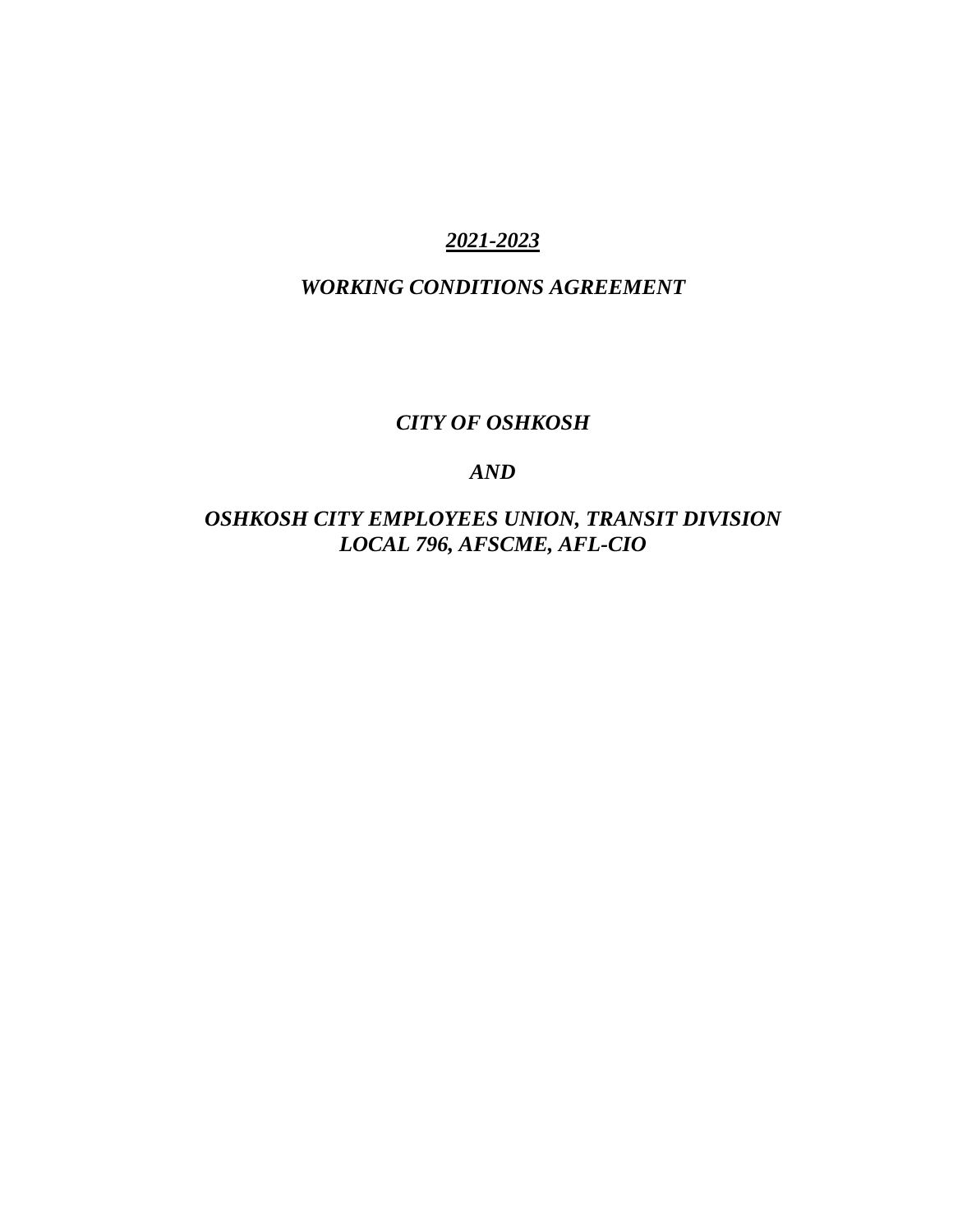# **TABLE OF CONTENTS**

# **Article**

| X - NORMAL WORK WEEK, NORMAL WORK DAY AND NORMAL WORK SCHEDULE  7-9 |  |
|---------------------------------------------------------------------|--|
|                                                                     |  |
|                                                                     |  |
|                                                                     |  |
|                                                                     |  |
|                                                                     |  |
|                                                                     |  |
|                                                                     |  |
|                                                                     |  |
|                                                                     |  |
|                                                                     |  |
|                                                                     |  |
|                                                                     |  |
|                                                                     |  |
|                                                                     |  |
|                                                                     |  |
|                                                                     |  |
|                                                                     |  |
|                                                                     |  |
|                                                                     |  |
|                                                                     |  |
|                                                                     |  |
|                                                                     |  |
|                                                                     |  |
|                                                                     |  |
|                                                                     |  |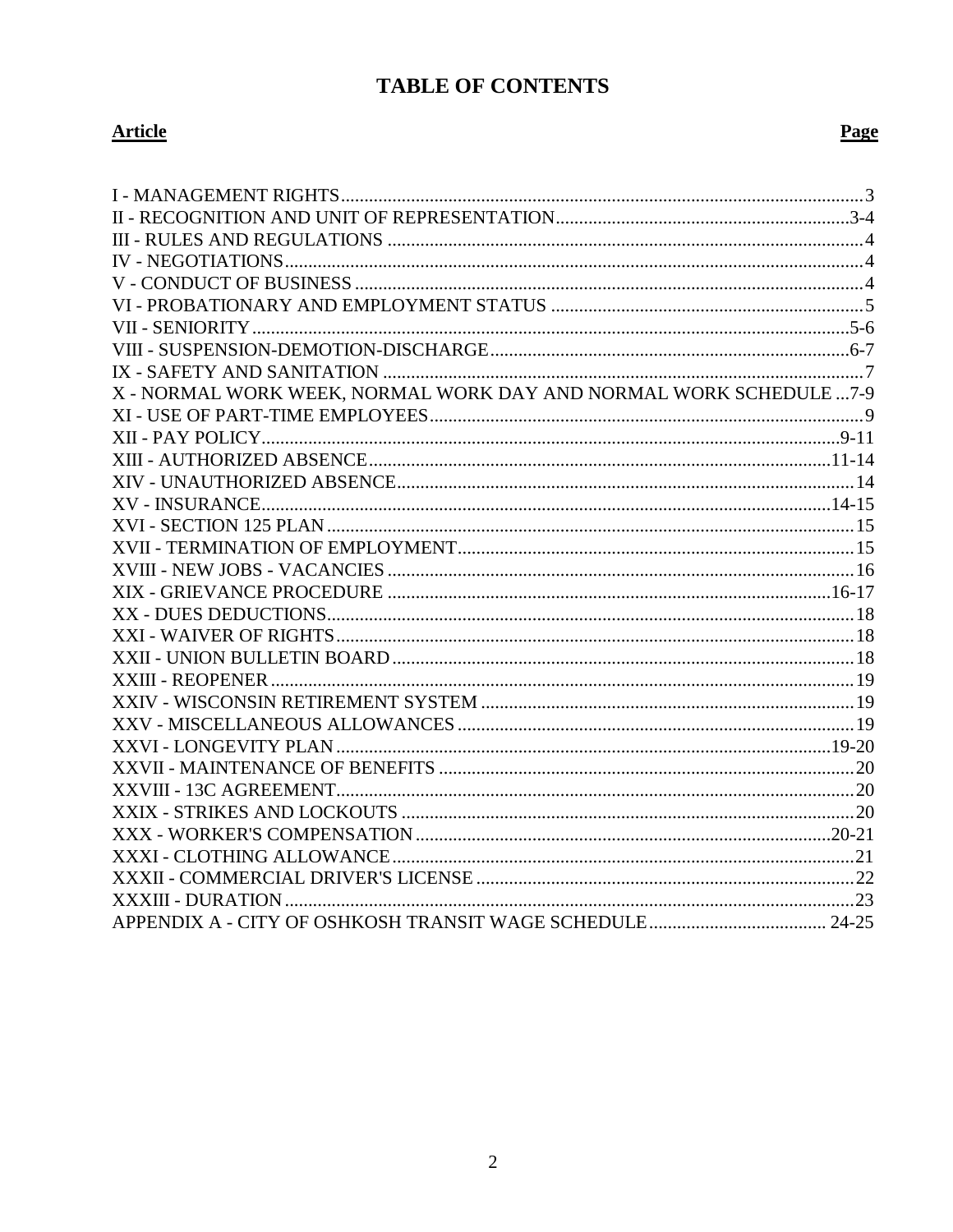### **A G R E E M E N T**

THIS AGREEMENT IS entered into to be effective on January l, 2021, by and between the City of Oshkosh, Wisconsin, party of the first part hereinafter referred to as the "Employer" or "City", and the Oshkosh City Employees Union, Transit Division, Local 796, AFSCME, AFL-CIO and affiliated with the Wisconsin Council of County and Municipal Employees, party of the second part hereinafter referred to as the "Union";

WHEREAS, IN ORDER TO INCREASE GENERAL EFFICIENCY, TO MAINTAIN the existing harmonious relations between the Employer and its employees, to promote the morale, wellbeing and security of said employees, to maintain a uniform minimum scale of wages, hours and conditions of employment among the employees and to promote orderly procedures for the processing of any grievances between employees and/or employee and Employer, and the declaration of policies to insure a proper and ethical conduct of business and relations between the Employer and the Union and to that end have reached this agreement:

Now, therefore, the parties hereto, each in consideration of the agreements herein contained of the other, hereby agree as follows:

### **ARTICLE I**

### <span id="page-2-0"></span>**MANAGEMENT RIGHTS**

Except to the extent expressly abridged by a specific provision of this agreement, the City reserves and retains solely and exclusively, all of its common law, statutory, and inherent rights to manage its own affairs, as such rights existed prior to the execution of this or any other previous Agreement with the Union.

The Union also recognizes that the City has the right to subcontract work provided no bargaining unit employees are laid off or have their hours reduced due to the subcontracted work. The right to subcontract work shall also not be used to undermine the Union or to discriminate against any of its members. Employees required to bump or post out of positions which have been subcontracted shall retain their seniority rights in the department where the subcontracting occurred. The Employer agrees to bargain the impact of subcontracting on affected employees.

# **ARTICLE II**

#### <span id="page-2-1"></span>**RECOGNITION AND UNIT OF REPRESENTATION**

The Employer recognizes the Union as the exclusive collective bargaining representative for the purposes of conferences and negotiations with the Employer or its lawfully recognized representatives, on questions of wages, hours and conditions of employment for the unit of representation, consisting of all regular full-time employees of the Employer, employed by the following departments and divisions, excluding only the non-working supervisors and professionals:

|    | Department     | <b>Divisions</b> |
|----|----------------|------------------|
| 5. | Transportation | Transit          |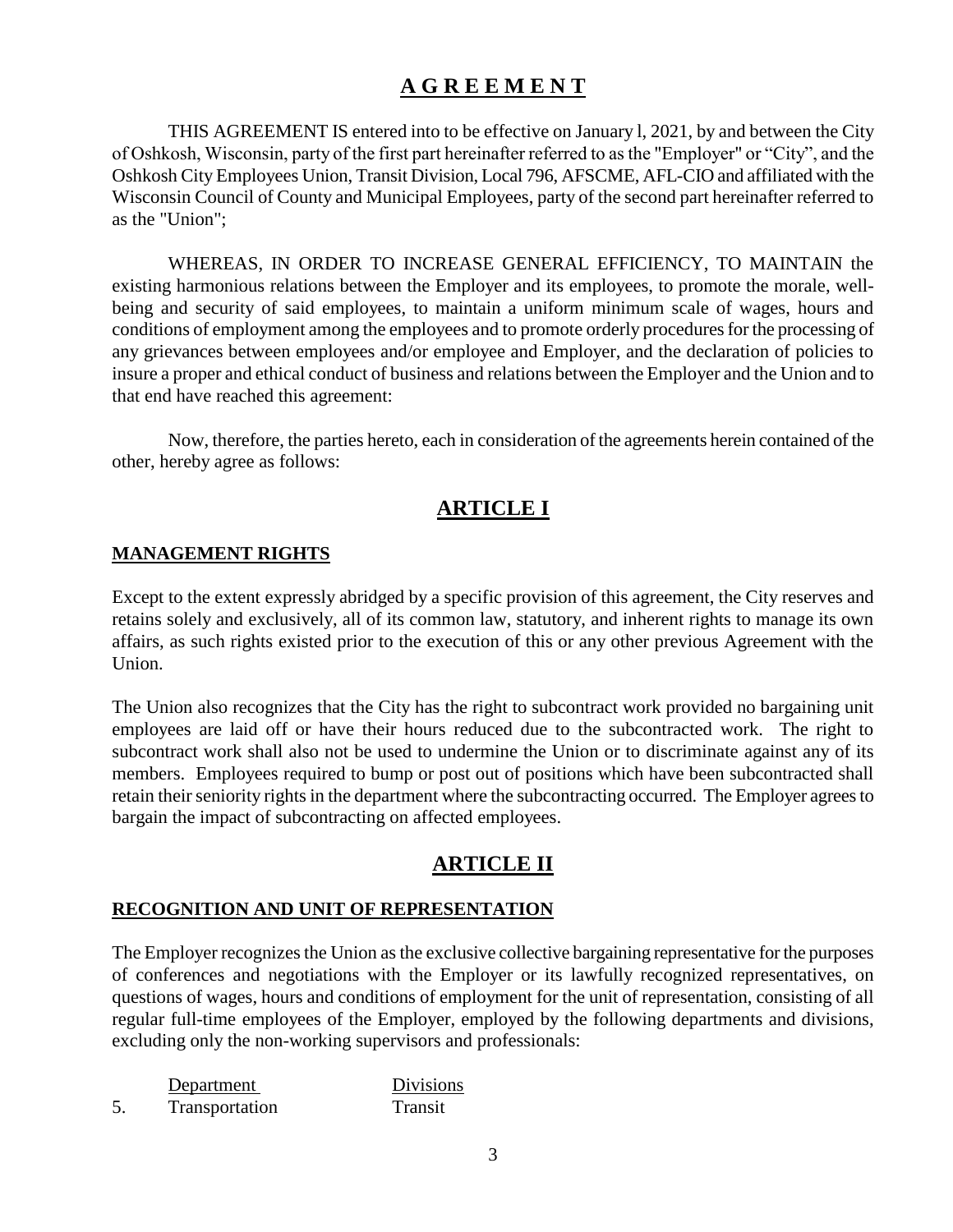The Employer agrees not to discharge nor to discriminate against any employee for membership in the Union or because of Union activities and in the event an employee is discharged or discriminated against shall reinstate and/or make restitution to such employee, if through the procedures contained in this Agreement, he/she is found unjustly discharged or discriminated against.

Herein any sentence or paragraph referring to divisions or sections shall be deemed one and the same.

# **ARTICLE III**

### <span id="page-3-0"></span>**RULES AND REGULATIONS**

The Employer shall adopt and publish rules which may be amended from time to time, provided, however, that such rules and regulations shall be first submitted to the Union for its information, prior to the effective date.

The rules shall become effective on the day following the fifteenth (15th) day of submission to the Union. In the event of dispute as to such rules or regulations, the dispute shall be referred to the grievance procedure for settlement and shall be initiated at the level of their origin. All rules shall bear the signature of the Director of Administrative Services.

# **ARTICLE IV**

### <span id="page-3-1"></span>**NEGOTIATIONS**

The Employer agrees that time spent in the conduct of grievances and in negotiations shall not be deducted from the wages of any delegated employee representatives of the Union.

# **ARTICLE V**

#### <span id="page-3-2"></span>**CONDUCT OF BUSINESS**

The Union agrees to conduct its business off the job as much as possible. The article shall not operate as to prevent a steward from the proper conduct of any grievance in accordance with the procedure outlined in this Agreement nor to prevent certain routine business such as the posting of Union notices and bulletins.

Business agents or representatives of the Union having business with the officers or individual members of the Union may confer with such officers or members during the course of the work day for a reasonable time, provided that permission is first obtained from the supervisor immediately in charge of such officers or members.

The Employer hereby agrees not to deduct such reasonable time from the pay of such employees.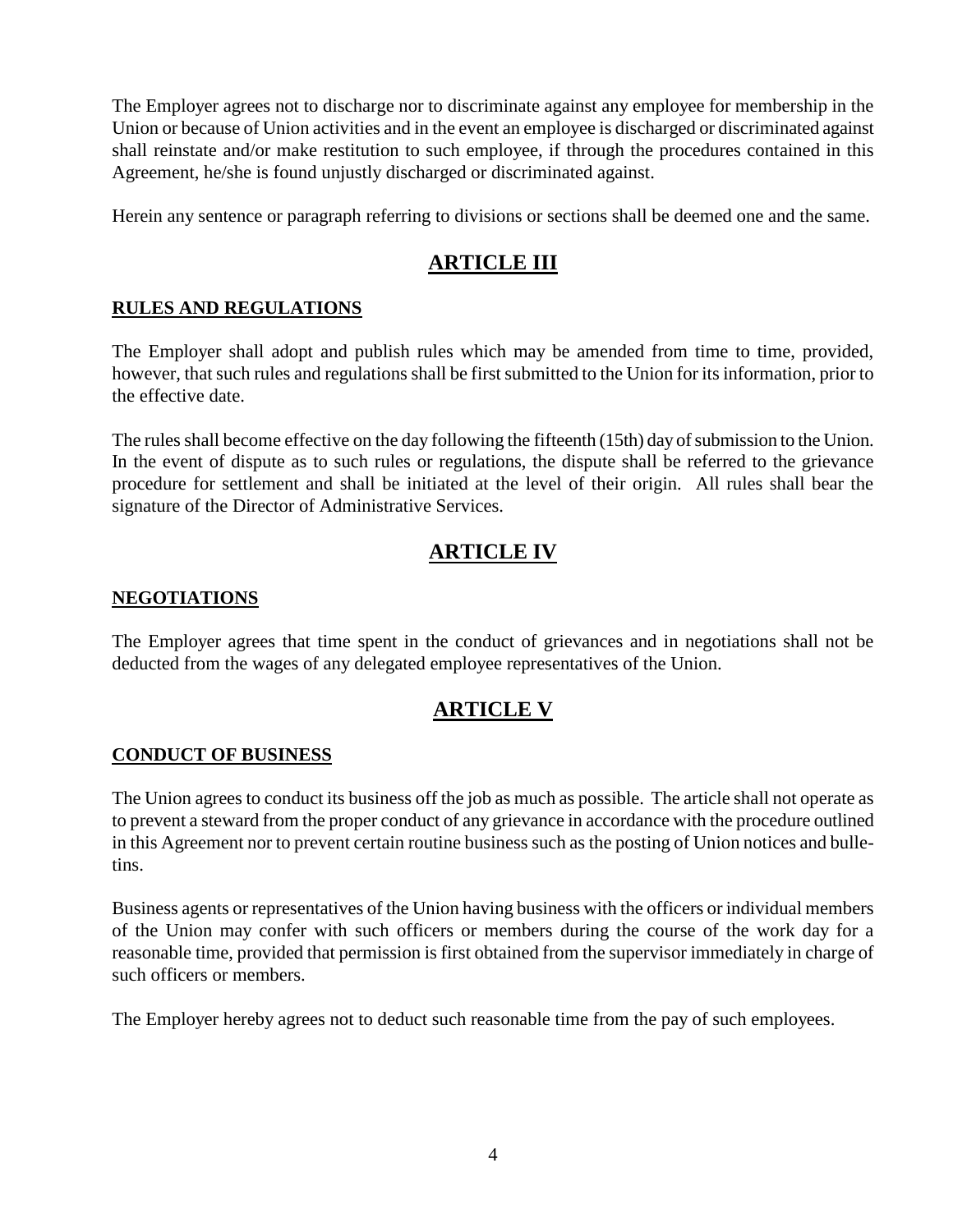# **ARTICLE VI**

### <span id="page-4-0"></span>**PROBATIONARY AND EMPLOYMENT STATUS**

All newly hired employees shall be on probation for a period of 180 work days from the date of their employment. During the 180 work days, such newly hired employee may be disciplined or discharged without recourse to the grievance procedure hereinafter provided.

A regular full-time employee is hereby defined as a person hired to fill a full-time position in the table of organization.

Proper records indicating the status of each employee shall be completed at the time of employment and a copy of such status record shall be provided the employee and the Union.

# **ARTICLE VII**

### **SENIORITY**

The Employer agrees to the seniority principle.

Seniority shall be established for each employee and shall consist of the total calendar time elapsed since the date of his/her employment. Seniority rights terminate upon discharge or quitting. Employees who leave the bargaining unit to accept another position with the City of Oshkosh which is outside the bargaining unit and, within one year of leaving the bargaining unit, return to a position in the bargaining unit, shall retain all accumulated seniority earned in the bargaining unit, shall not earn seniority for time spent outside the bargaining unit, and shall start from zero seniority in his/her division and department. A seniority list shall be posted in each department section, listing the seniority of the employees in each section.

In the event two or more employees have the same start date, the seniority order shall be established by a random drawing of names, with the first person drawn having the most seniority and so on. The drawing shall occur within the first two weeks of employment.

In the event of lack of work or lack of funds, employees within the affected classification shall be laid off in inverse order to their length of service in the bargaining unit. The affected employee may exercise his/her seniority by displacing (bumping) an employee with less seniority in an equal or lower classification if he/she meets the qualifications of that position. The affected employee may bump into a higher classification provided that he/she has successfully filled such position previously with the City.

If an employee affected by layoff chooses to exercise his/her seniority as described in the preceding paragraph, the following procedure must be followed:

- 1. The affected employee must bump into a position within his/her division; if this is not possible, then
- 2. The affected employee must bump into a position within his/her department; if this is not possible, then
- 3. The affected employee shall be laid off.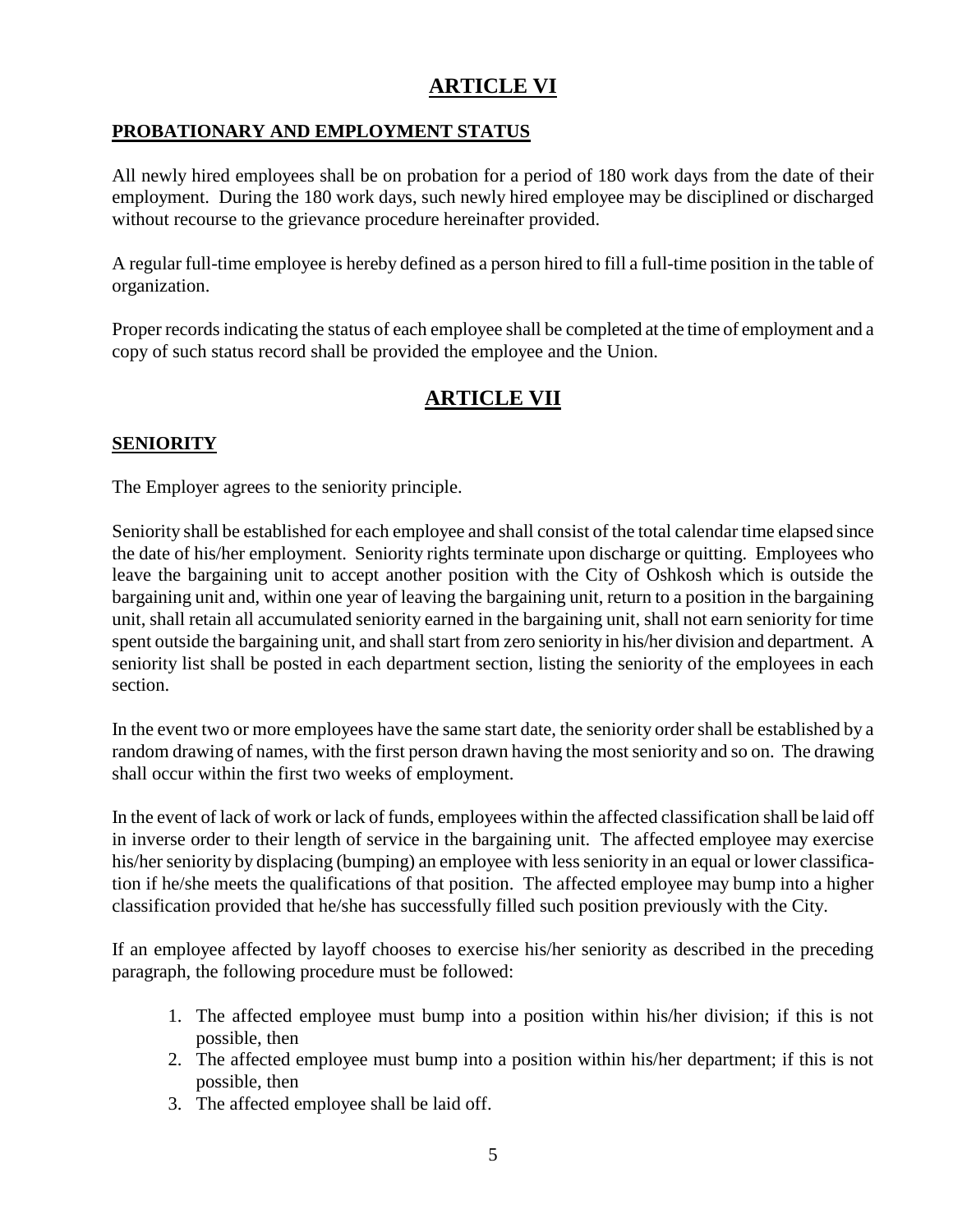Regular, full-time employees shall not be subject to layoff until all part-time, temporary and probationary employees in the section involved are first laid-off.

If a lay-off under consideration is to be reduction-in-force lay-off, the Employer shall give the Union 60 days' notice on full time positions.

Employees on lay-off status shall be given 24 hours' notice of recall for temporary employment without losing the right to permanent recall. Any employee not recalled from lay-off shall be entitled to pay from the date any other person was hired in his stead. Any employee recalled on a permanent recall shall have the right to return to duty status within the period of notice required by his then employer. If any employee fails to return to his/her job upon being recalled, his employment shall be terminated. Notice of such permanent recall and/or terms of employment shall be furnished to the Union. Employees shall be subject to recall for eighteen (18) months from the date of the most recent lay-off. Employees on continuous lay-off in excess of eighteen (18) months shall be considered terminated.

# **ARTICLE VIII**

### **SUSPENSION-DEMOTION-DISCHARGE**

- A. *Suspension:* Suspension is defined as the temporary removal without pay of an employee from his/her designated position.
	- 1. *Suspension for Cause:* The Employer may for disciplinary reasons suspend an employee at any time. Any employee who is suspended, except probationary and temporary employees, shall be given a written notice of the reason for the action and a copy of such notice shall be made part of the employee's personnel history record and a copy shall be sent to the Union. No suspension for cause shall exceed 30 calendar days.
	- 2. *Suspension During an Investigation:* During investigation, hearing, or trial of an employee on any civil or criminal charge when suspension would be in the interest of the City, an employee may be suspended by the Employer for the duration of the proceedings. The suspension shall terminate within ten days after completion of the case for which he/she was suspended, by reinstatement or by other appropriate action, by resignation or dismissal of the employee. If the employee is suspended and then exonerated of all blame, he/she will be reimbursed in full for all loss pay after the suspension and for purposes of employee benefits and seniority, the suspension will be considered not to have taken place.
- B. *Demotion:* Demotion is defined as the movement of an employee to a lower pay range.
	- 1. *Demotion for Cause:* An employee may be demoted by the Employer for just cause in the interest of good discipline, or for the good of the service. An employee who is demoted shall be given a written notice of the reasons of the action at the time of demotion and a copy shall be made a part of the employee's personnel history record, and a copy sent to the Union.
	- 2. *Voluntary Demotion:* An employee may request or accept voluntary demotion when the position he\she occupies is allocated to a lower class or when assignment to less difficult or responsible work would be to his\her advantage and in the interest of the service. The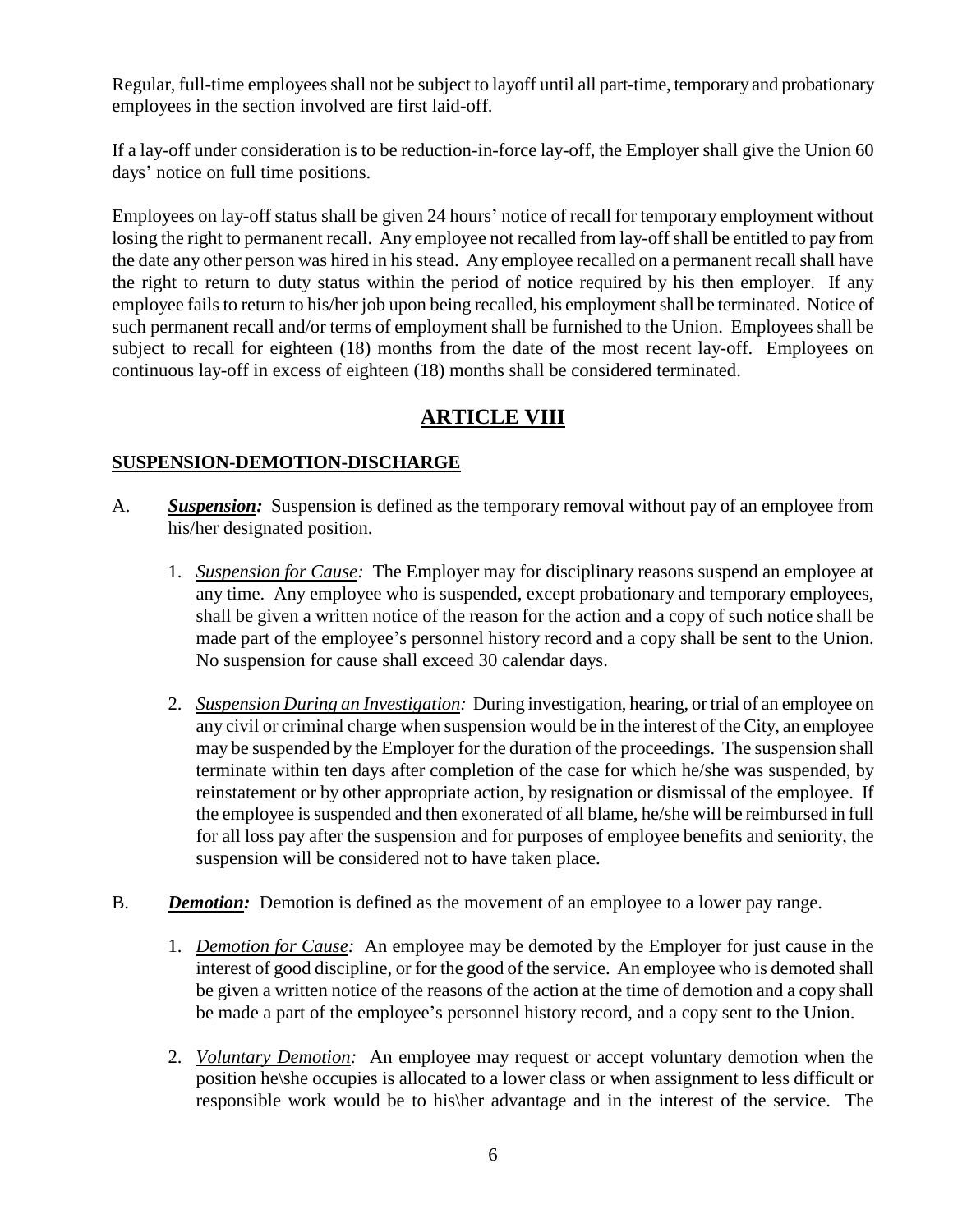employee shall continue to receive his\her former rate of pay until the end of the current pay period.

- C. *Dismissal:* No employee shall be discharged except for cause. An employee who is dismissed, except probationary and temporary employees, shall be given a written notice of the reasons for the action and a copy of the notice shall be made a part of the employee's personal history record, and a copy sent to the Union. An employee who has been discharged may use the grievance procedure by giving written notice to the steward and the department head within five working days after dismissal. Such appeal will go directly to the appropriate step of the grievance procedure.
- D. *Usual Disciplinary Procedure:* The progression of disciplinary action shall be oral reprimand, written reprimand, suspension, demotion and dismissal. The Union shall also be furnished a copy of any written notice or reprimand, suspension or discharge. A written reprimand sustained in the grievance procedure or not contested shall be considered a valid warning. A warning shall be valid for a two (2) year period, provided no additional infractions occur. In the event additional infractions occur that violation and the original violation are in effect for three (3) years from the date of the second warning. After the above time periods have been met, evidence of the discipline shall be removed from all records. The employee and steward shall have the right to witness such removal.
- E. *Surveillance:* Discipline based on surveillance will be issued consistent with just cause. Investigations involving any employee shall be called to the employee's attention as soon as practicably possible after notice of the alleged offense has been brought to the attention of the department concerned. Audio and/or video can be heard/viewed when an incident(s) (public complaint, accident, passenger incident, driver (Union) need of documentation) occurs, in accordance with potential legal considerations.

# **ARTICLE IX**

### <span id="page-6-0"></span>**SAFETY AND SANITATION**

It is agreed that each employee shall be responsible for the cleanliness and proper care of the equipment and tools used by said employee, and it is further agreed that all employees shall comply with the Employer's safety rules and regulations. The Employer agrees to negotiate the cost of any required safety clothing and equipment.

There shall be an Employer-employee safety committee whose purpose shall be to develop and maintain a safety program.

# **ARTICLE X**

### **NORMAL WORK WEEK, NORMAL WORK DAY AND NORMAL WORK SCHEDULE**

The normal work week shall be forty (40) hours. The work week for Operators will be established through a regular run pick, as administered by the Employer. The work week for Garage Personnel (Lead Mechanic, Mechanics, Operator-Laborer and Shop Laborer) will be established on a seniority basis by classification by the supervisor. Run picks will govern a whole number of weeks, with picks going into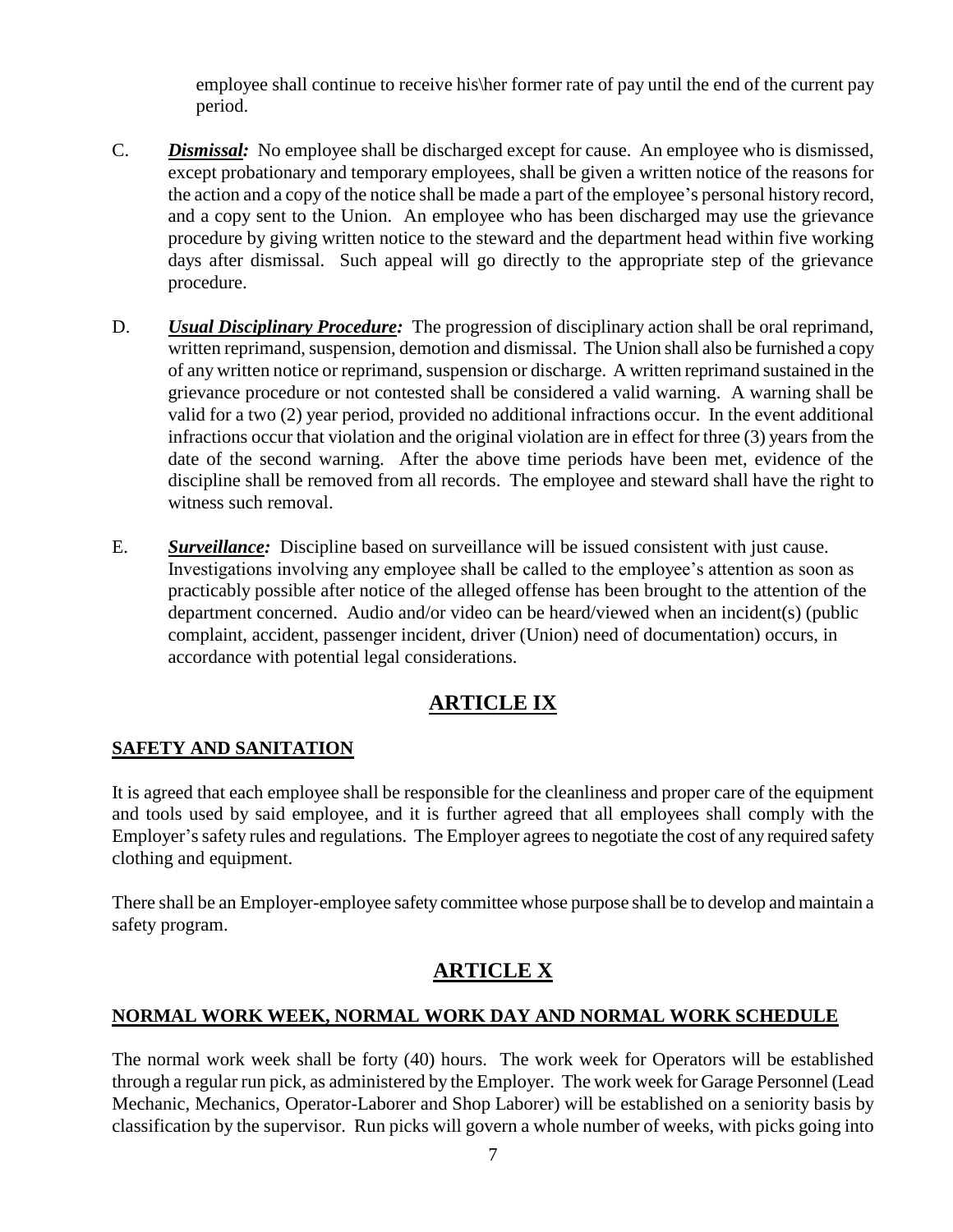effect with the start of the work day on Monday. Run picks will govern a two month period.

Operators will make a selection from the run pick on a seniority basis, with the most senior employee having the first opportunity to select a run. Run picks will be posted two (2) weeks in advance of the start of the selection process. If an Operator fails to pick by his or her date to pick, they will lose their spot in the run pick process and will be bypassed until they make their selection. If an Operator is on paid time off when they are supposed to make their run pick, they must indicate their pick to the supervisor at that time. The runs selected during the run pick will remain through the entire run pick period, unless otherwise approved by the supervisor.

Operators have the option to swap work assignments in the following manners, upon consent of both Operators and the immediate supervisor:

- 1. An Operator may swap an entire week's work schedule (Monday through Sunday) with another Operator. Such an approved swap will include any and all extra work assignments that either Operator has either accepted voluntarily or been forced to accept.
- 2. An Operator may swap one scheduled day off with another Operator in return for swapping identical duration work schedules on the same days.

A request to swap work schedules must be submitted in writing to the supervisor at least two weeks prior to the start of the time period when the swap would go into effect. Less notice may be accepted if staffing needs can be met. Failure of either Operator to report for mutually agreed to exchanged assignment may result in discipline and employee may forfeit right to swap work in the future.

Transit employees shall work in accordance with present mutually agreed upon schedule. Transit mechanics and the Shop Laborer shall receive a twenty (20) minute paid lunch break.

In the event it is necessary to change employees from one regular schedule of hours to another schedule of hours the employees shall be given at least 24 hours notice of change. Work performed on a revised schedule during the 24 hour notice period shall be compensated at 1 1/2 times the normal rate of pay whether or not total working hours for the week are in excess of 40 hours, except as otherwise provided herein for emergencies.

The Employer may be called on to provide additional transit service in various unplanned emergency situations. In these situations, the Employer shall have the right to schedule the work week as may be necessary and from one shift to another shift without regard to prior notice. Any employee who is called in for work outside his/her normal work week schedule shall not be sent home early on subsequent days or denied his/her regular work week schedule to avoid overtime payment without his/her consent. The spirit of this provision is that the Employer shall not be penalized during emergency conditions through overtime payment during the 24 hour notice period, but neither shall the Employer adjust the working hours after emergency conditions (e.g. to less than the employee's normal shift) so as to deny employees legitimate overtime.

Compensation for work on any regularly scheduled shift shall be at the straight rate time of pay, unless otherwise specified in this Agreement.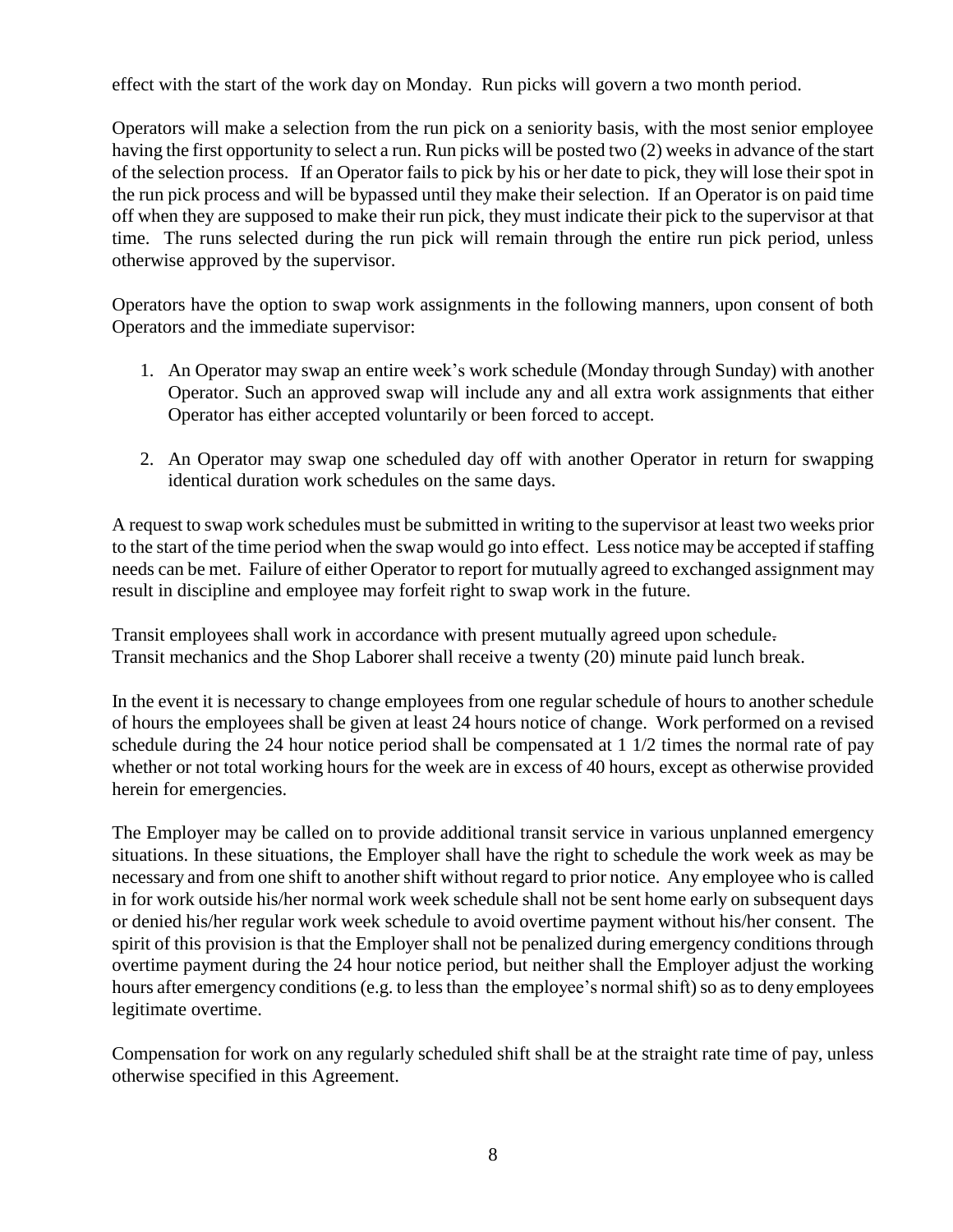In order to preserve continuity of service, the Employer needs to ensure that all assignments for driving work included in the normal operating schedule are filled by qualified employees. These assignments will be filled as follows, regardless of the type of leave:

- A. In allocating extra work assignments and those extra work assignments that are split, the City shall offer to the Employees in the following order:
	- 1. Operator/Laborer so long as the work assignment does not cause the Operator/Laborer to exceed 40 hours worked for the week;
	- 2. Operator/Sign so long as the work assignment does not cause the Operator/Sign to exceed 40 hours worked for the week.
	- 3. All Employees (including Operator/Laborer and Operator/Sign) on the basis of bargaining unit seniority.
- B. The City may split an extra work assignment in its sole discretion. If forced to be assigned to the split extra work assignment, the more senior employee will have his/her first choice of the split assignment.
- C. In the event the extra work assignment is not fully staffed, the City will assign employees in order of reverse seniority.
- D. The Operator-Laborer and Operator-Sign cannot reject extra work assignments unless they have been previously approved for paid time off.
- E. An Operator who has accepted or been assigned an extra work assignment can subsequently decline that work only if another employee is available and willing to accept the assignment.
- F. The Employer shall endeavor to maintain stability of employment throughout the year.

# **ARTICLE XI**

### **USE OF PART-TIME EMPLOYEES**

At the discretion of management, part-time employees may be used to fill in work assignments up to 32 hours per week per part-time employee, subject to provisions of the contract. Part-time employees may work in excess of 32 hours per week only if no represented employee voluntarily **a**ccepts the work assignment. Part-time employees will not be forced to accept extra work assignments which would make them work more than 32 hours in a given week.

# **ARTICLE XII**

### <span id="page-8-0"></span>**PAY POLICY**

Employees shall be compensated within the pay ranges set forth in the classification and pay plan of the Employer and in accordance with the rules for administration included therein. Attached as an appendix to this Agreement are the job classification and pay schedules.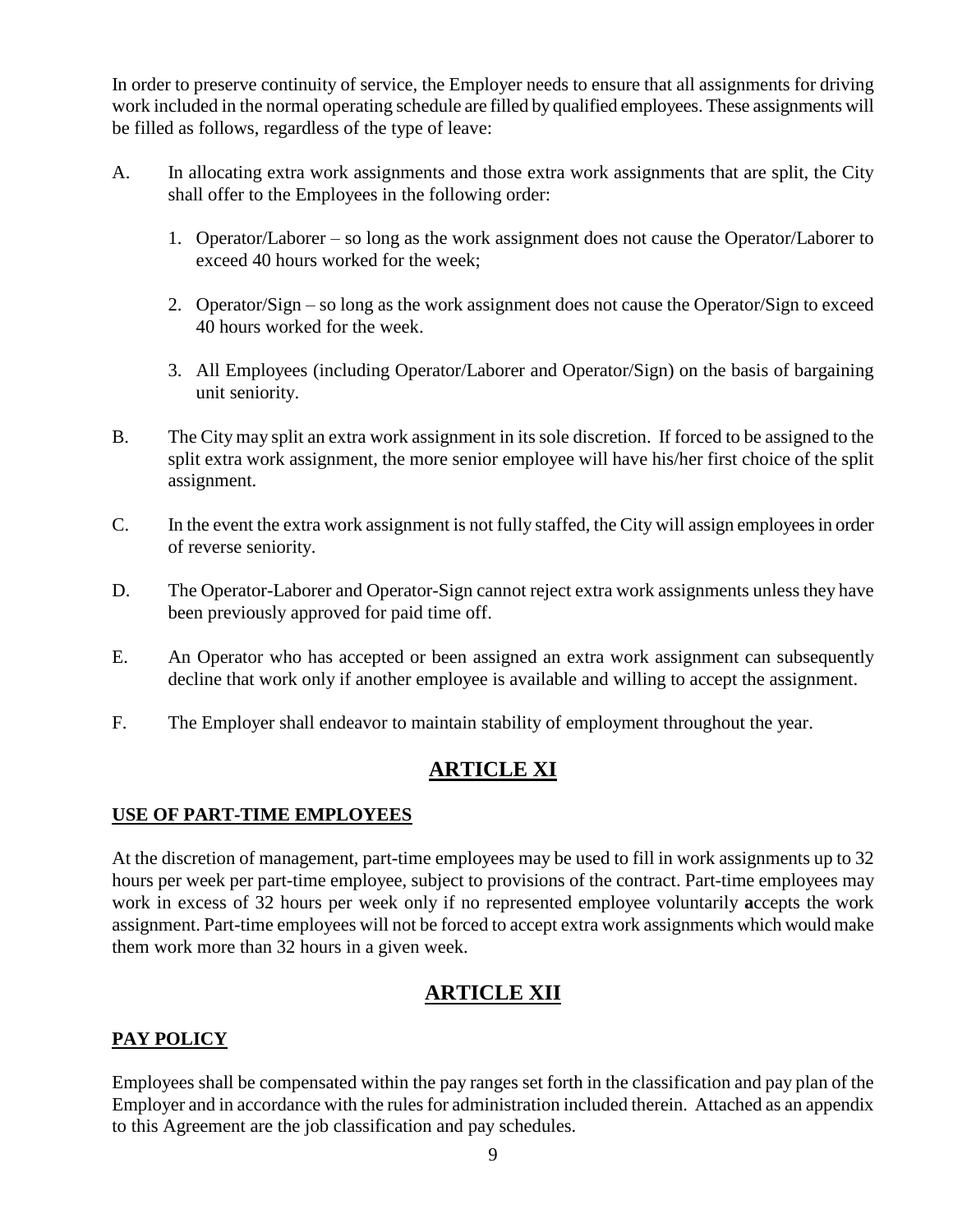The Employer shall determine the table of organization or position count; that is, the number of employees to be assigned to any job classification and the job classifications needed to operate the Employer's facilities. The Union shall be notified in advance of any change to be made in the table of organization.

- **A**. *Promotions and Demotions:* Whenever an employee is promoted to a higher paying position, such employee shall move to the step in the new range which will provide a wage increase. Whenever an employee is demoted to a lower paying position, such employee shall go to the step in the new range which provides the same wage or least amount of wage reduction.
- B. *Overtime:* All work performed outside the above normal work week shall be compensated for at the rate of time and one-half (1 1/2) the employee's regular rate of pay. Employees shall be paid overtime for hours worked over 40 hours per week. Holiday, sick leave, vacation and floating holiday time are counted toward the calculation of time worked.
- C. *Temporary Assignments:* Employees assigned to do work in a lower rated job classification shall be paid at their job classification rate. Employees assigned to do work in a higher rated classification for a period in excess of one (1) working day shall be paid for all such time in the higher classification at the rate that is closest to but not less than the employee's current salary. Exceptions to this section include:
	- 1. Employees called to work in case of emergency and assigned to do work in higher rated classification shall be paid for all such time in the higher classification at the rate that is closest to but not less than the employee's current salary.
- D. *Pay Days*: Employees' payroll checks will be available at 8:00 a.m. on Friday following the end of the pay period.

All employees hired after January 1, 2004, shall be on direct deposit.

E. *Compensatory Time:* All eligible employees may receive compensatory time off at the rate of time and one-half (1 1/2) in lieu of cash payments for overtime with the exception of EAA. All compensatory time shall be earned on the same basis as overtime. It shall be recorded and may be used during the year upon request of the employee, with approval of the department head. On an annual basis an employee may elect to receive compensatory time as paid time off or compensation. The employee's annual election will remain in effect on a year-to-year basis unless the employee notifies the City of a change when the annual election is conducted.

Employee's compensatory time accumulates on a calendar basis with all end of year balances paid out at year end, annually.

F. *Holiday Pay:* Employees will be compensated for holiday leave according to the number of hours that the employee would have worked based on their normal work schedule for that day. Any surplus in the number of hours available for holiday leave (both established and floating holiday) will be paid on the last paycheck of the calendar year.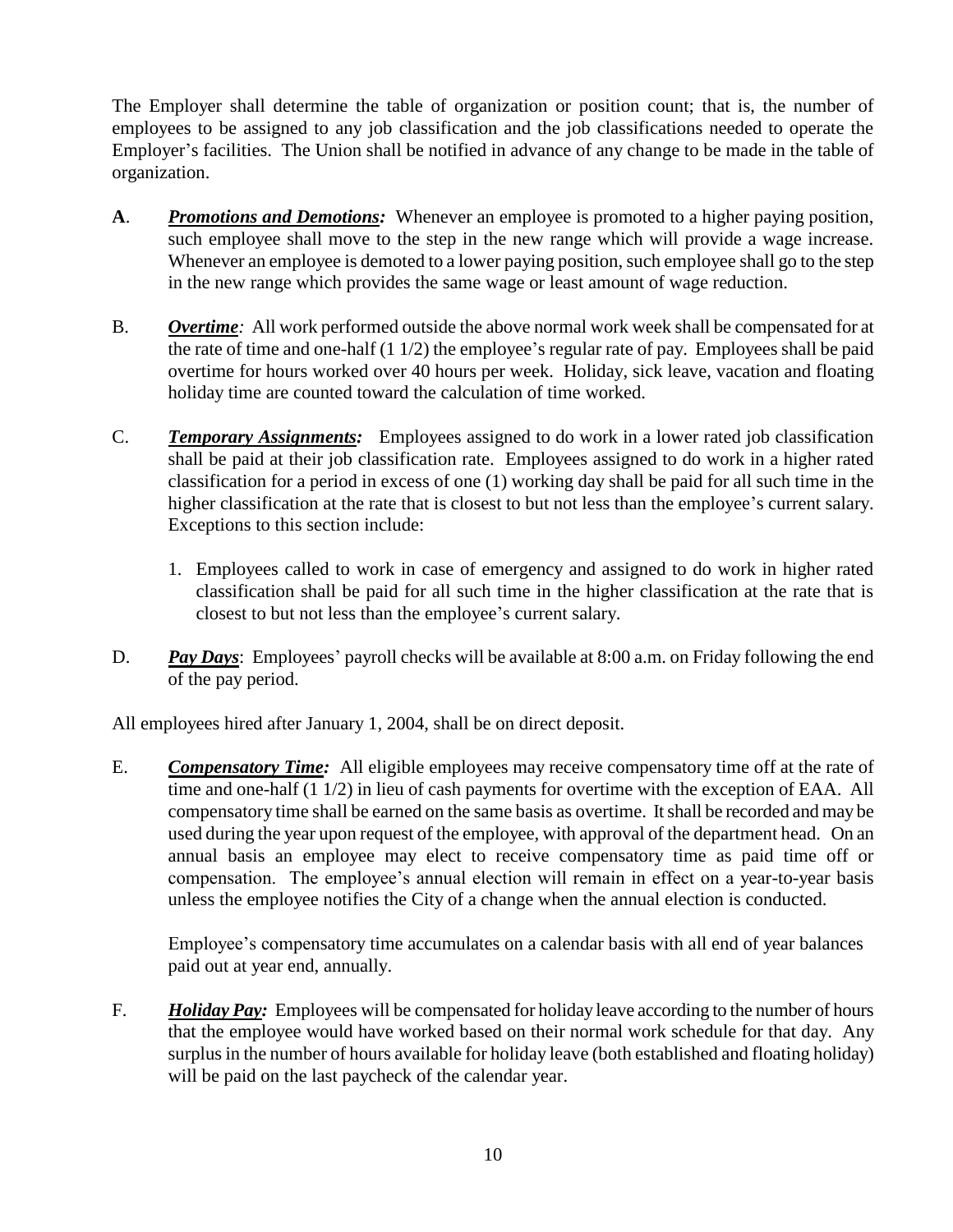G. **Call-In:** In the event employees are called for work after their normal work days and any accepted or assigned extra work assignments have been completed they shall receive a minimum payment of two (2) hours pay at the rate of time and one-half. The Employer may change the employee's shift upon giving 24 hour notice, except in case of emergency, at which time the 24 hour notice shall be waived.

In the event employees are forced to work on an approved vacation day, they shall receive a minimum payment of two (2) hours pay at twice their rate of pay for all work performed, and shall have their vacation day restored to be used at a later date.

H. *Shift Differential***:** Work performed between the hours of 6:00 p.m. and 6:00 a.m. shall be subject to a fifty cents (\$.50) per hour premium. The fifty cents (\$.50) shift differential shall not apply to work hours subject to overtime provisions.

### **ARTICLE XIII**

### **AUTHORIZED ABSENCE**

A. *Vacations:* All regular employees shall be entitled to vacation leave with pay at their classification rate of pay during calendar year following their anniversary date of employment based upon the following schedule:

> After 1 year of service - 80 hours After 5 years of service - 120 hours After 10 years of service - 160 hours After 18 years of service - 200 hours After 25 years of service - 224 hours

The vacation week shall be defined as 40 hours per employee. A vacation day shall consist of the number of hours that the employee would have worked based on their normal work schedule for that day.

Requests for full weeks of vacation take precedence over requests for single days of vacation. Requests for a full week of vacation must be submitted at least fourteen (14) days prior to the start date, with less notice being accepted if staffing needs can be met.

Employees may request to use vacation in half-day increments provided the supervisor approves all requests in his/her discretion.

Subject to the staffing requirement of the Employer, the employee shall be given his/her choice of the time of vacation except that if there is a conflict, the employee with the greatest seniority shall be granted the first choice of vacation time (full week or single days) or floating holiday during the annual selection process but after January 1, vacation selection will be on a first-come, firstserved basis.

When a holiday falls in a vacation week, the employee shall receive an additional day of vacation or at the option of the Employer an additional day's pay. All new employees shall receive prorated vacation as of January 1st, of his first year.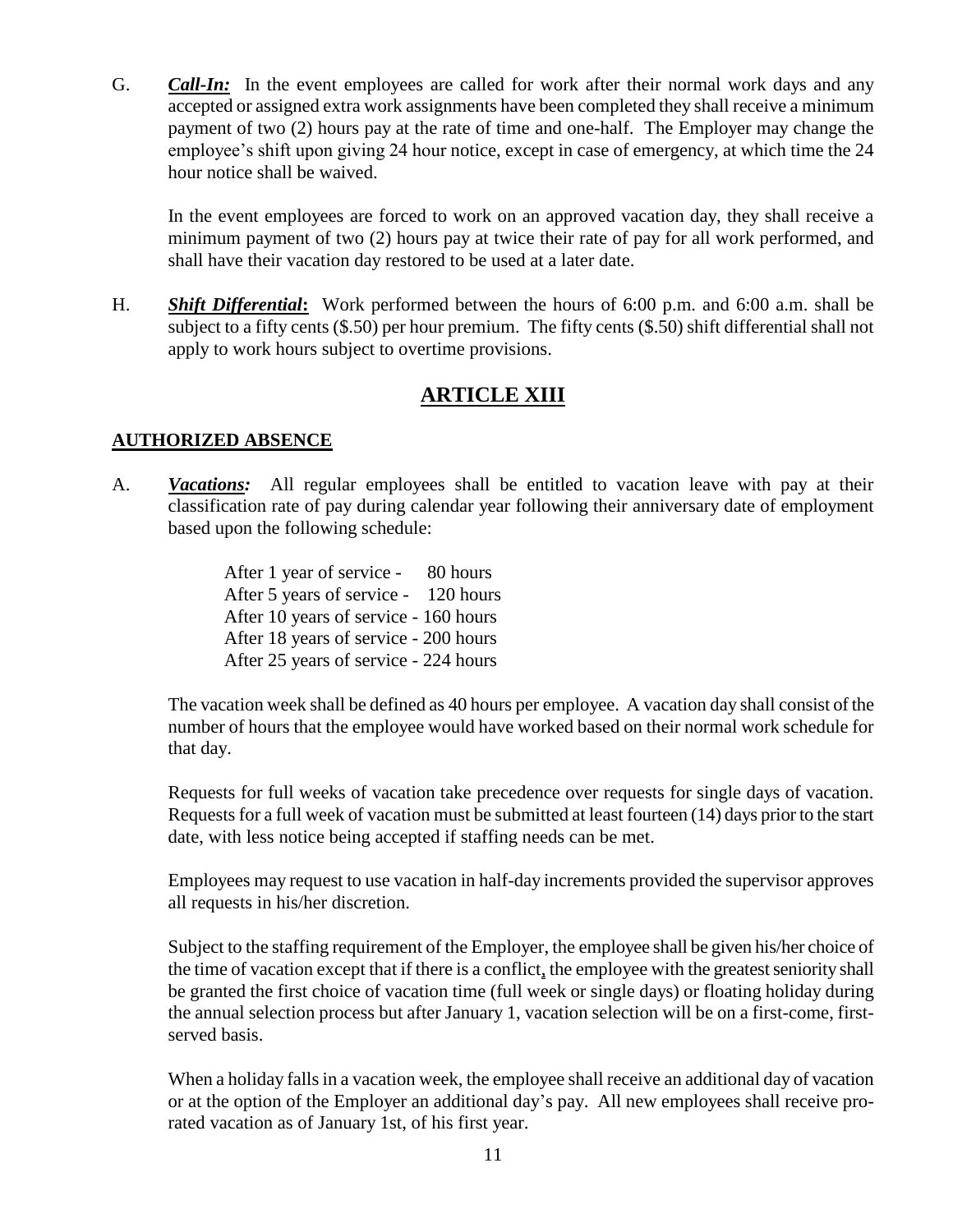Bus Drivers may utilize all of their total vacation in single day increments and the City may use part-time employees to cover.

On separation employees shall be paid all vacation due in proportion to the time worked. In the event of separation prior to completion of probation and/or completion of one (1) year of service, no terminal vacation shall be paid.

B. *Sick Leave:* Employees shall be entitled to sick leave credits on the following basis:

All regular full time employees of the Employer shall accumulate sick leave with pay at the rate of one (1) working day for each month of service. For purposes of this section leave of absence without pay shall not be considered service.

Unused sick leave credits shall accumulate to a maximum of one hundred and fifty (150) work days. Employees qualified to receive sick leave compensation shall receive such compensation at the rate of their regularly scheduled hour's pay at the employee's regular rate of pay for each day of absence.

An employee may apply for sick leave with pay for absences necessitated by injury or illness to the employee. Sick leave may also be used for employee doctor or dental appointments that cannot be scheduled other than during the employee's work day. At least three (3) work days' notice shall be required to apply for the leave for doctor or dental appointments, which is subject to the approval of the supervisor for scheduling.

Up to forty (40) hours of an employee's sick leave accumulation may be used per year for illness, injury, doctor and dental appointments that cannot be scheduled other than during the employee's work day of the employee's spouse or dependent children. At least three (3) work days notice shall be required to apply for leave for doctor and dental appointments which is subject to the approval of the supervisor for scheduling.

In order to qualify for a sick leave payment an employee must:

- 1. Report prior to the start of each work day to his department head or supervisor for his/her absence.
- 2. Keep his/her department head informed of the condition if the absence is more than three (3) working days.
- 3. Submit a doctor's certificate for such absence if in excess of three (3) working days. The certificate must state the kind and nature of sickness or injury and whether the employee has been incapacitated for said period of absence.
- 4. Apply for such leave according to the procedure established by the Employer.

Employees suspected of abusing sick leave privileges, may be required to submit a medical certificate to substantiate each absence, of claimed illness, regardless of duration. This requirement will not be invoked without first advising the employee of his questionable sick leave record and giving him/her an opportunity to improve. If there is no improvement, the employee will be advised, in writing, that all future requests for sick leave, must be supported by a medical certificate. This requirement will be periodically reviewed with the employee, at least once each ninety (90) days, and determination will be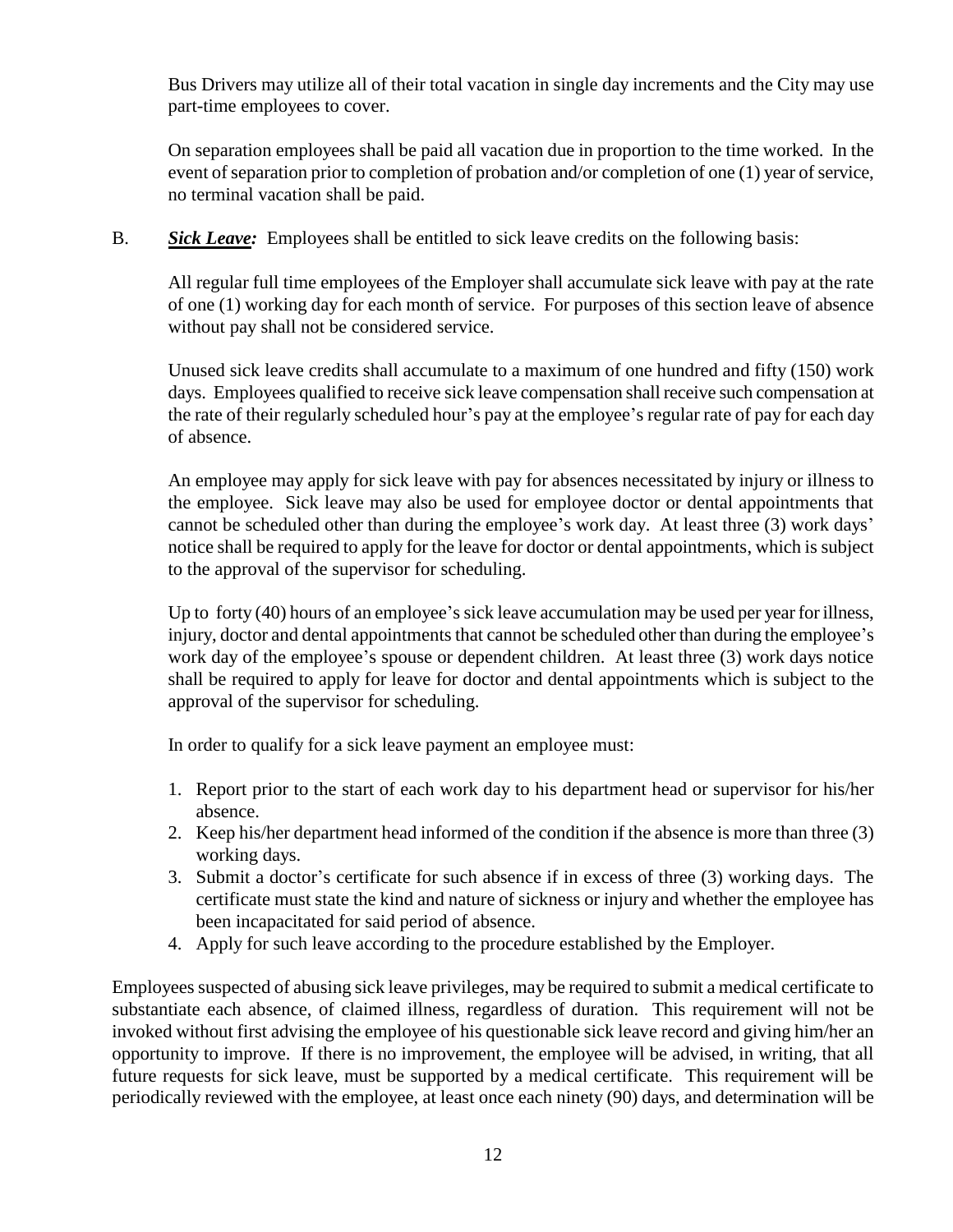made, if this requirement is to continue. Employees shall be given written notification as to their status within seven (7) calendar days of this review.

Sick leave should be regarded by all supervisors and employees as valuable, free health, and welfare insurance which, in the best interest of all employees, should not be used unless really needed. Sick leave is not a "right" like vacation: It is a privilege, to be used carefully.

Unused accumulated sick leave shall be paid to employees who die in service or retire under the Wisconsin Retirement Fund, at one-half the employee's rate in effect at the time he/she retires or dies.

If a full sick day is taken, the employee shall be required to use the number of hours that the employee would have worked based on their normal work schedule for that day. In rare circumstances, a partial sick day may be used, upon the consent of the supervisor, with the employee using only the number of hours that were missed from his/her normal work schedule for that day.

- C. *Emergency Leave:* For the purposes of this paragraph, an emergency is an unplanned event, other than illness, which, in the judgment of the employee's supervisor, would require an employee to be removed from their position. The employee may use available vacation time or floating holiday to cover for working time that may be lost due to an emergency. In the event that there is an emergency and the employee does not have time available from vacation or floating holiday, the employee must use leave without pay.
- D. *Funeral Leave:* In case of death in the immediate family of a regular, full-time employee, (spouse, children, step-children, parents, step-parents, brother, sister, mother-in-law, or father-inlaw, brother-in-law, sister-in-law, grandparents and grandchildren, step-brother, step-sister, sonin-law, daughter-in-law, guardian, half-sister and half-brother), the employee will be paid for the scheduled time lost from the day of death, up to and including the working day after the funeral, but not to exceed three (3) scheduled work days, at his/her regular straight time hourly rate and not to exceed the employee's normally scheduled work hours for those days. In the event that the death occurs while an employee is on any authorized paid leave of absence, such leave of absence shall not be counted, but funeral leave shall apply.
- E. *Holiday Leave:* Holidays for the Transit Division are New Year's Day (January 1), Memorial Day (last Monday in May), Independence Day (July 4), Labor Day (first Monday in September), Thanksgiving (fourth Thursday in November), Christmas Day (December 25) and six floating holidays for a total of 12. If the established holiday falls on a Sunday the following Monday shall be deemed a holiday.

All regular full-time employees who are required to work on an established holiday shall receive double (2) their regular rate of pay for all hours worked in addition to the Holiday Pay.

As a condition for payment of holiday pay, every employee shall report for work on the scheduled work day before and after the defined holiday unless such employee is on authorized leave of absence or in cases of proven illness reported to the division or department head prior to the start of the day.

F. *Temporary Military Leave:* Employees who are members of the National Guard or Military Reserve shall be granted temporary military leave for annual tours of duty without pay or vacation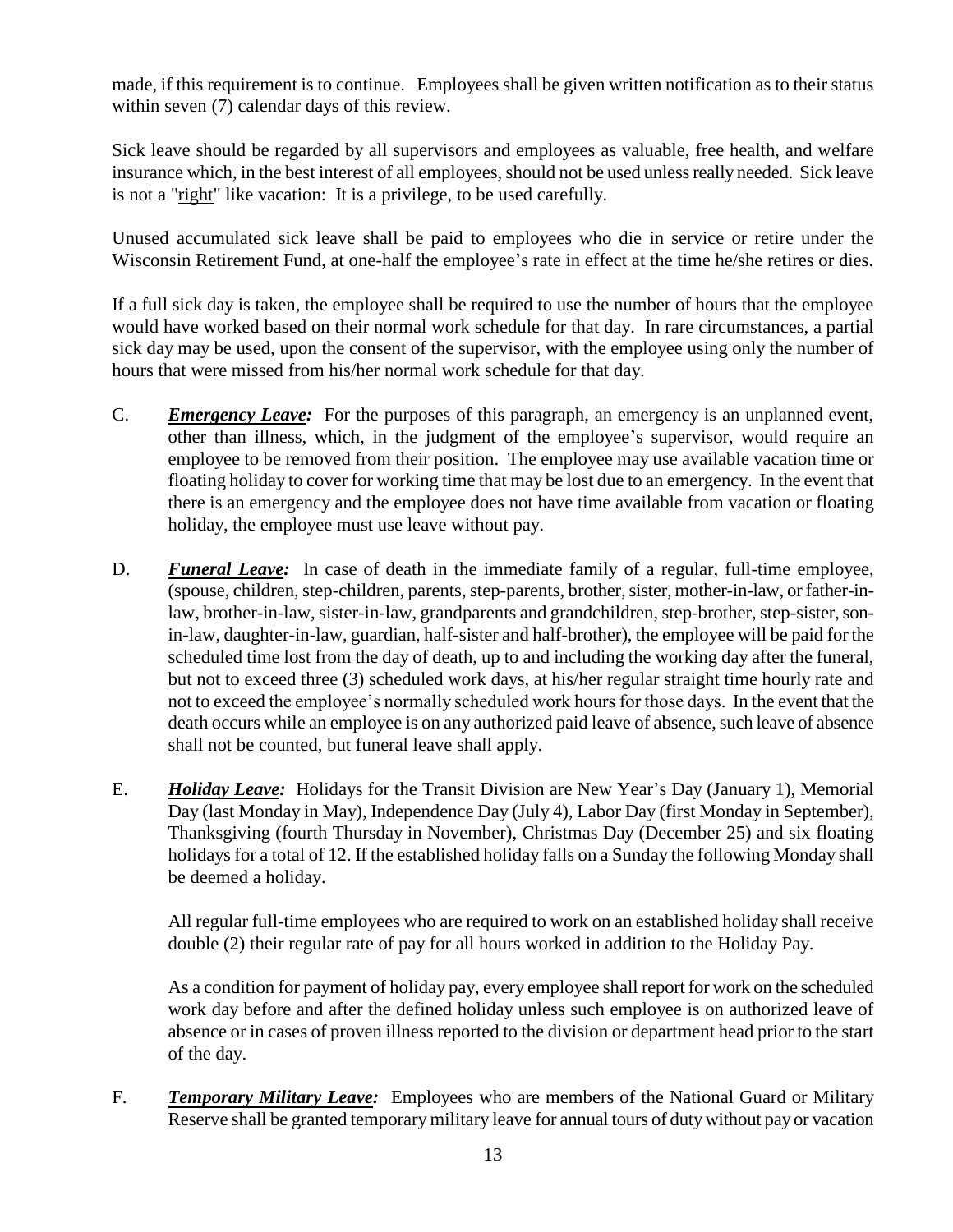time may be applied. If leave is taken without pay, all benefits shall be maintained during such leave of two weeks or less.

G. *Leave of Absence without Pay:* Request for leave of absence without pay for documented medical reasons will be granted for reasonable periods of time by the department or division head. Request for leave of absence without pay for personal reasons may be granted by the department head or division head.

Leave of absence without pay for Union business shall be granted and may comprise up to 30 calendar days for any employee who has been designated by this organization, provided such leave doesn't seriously hamper department operation.

H. *Jury Duty:* Employees selected for jury duty during scheduled working hours shall endorse the check for such duty and return it to the City. The employee shall continue to receive his full pay for time lost while service. No overtime or compensatory time will be allowed for jury duty.

# **ARTICLE XIV**

### <span id="page-13-0"></span>**UNAUTHORIZED ABSENCE**

No employee may absent himself from duty during regular working hours without the permission of the Employer. Any employee absenting himself/herself without the permission of the division or department head may be subject to disciplinary action.

# **ARTICLE XV**

### **INSURANCE**

#### A. *Medical Benefits Plan:*

The Employer shall provide health coverage equal to a level of benefits available to employees under the City of Oshkosh Medical Benefit Plan Master Plan Document(s) effective January 1, 2018. The Employer agrees not to reduce the benefits during the life of the contract. Changes in the participation of health care providers listed on any preferred provider list shall not be viewed as a reduction in benefits.

The City may, from time to time, change the medical benefit plan administrators, PPO provider, or method of funding for health coverage if it elects to do so. At least 30 days advance notice of any change in the medical benefit plan administrator, PPO provider or method of funding shall be provided to the Association. Whenever the City is considering any of these changes, the Association may provide input into a decision. This input is limited to advisory only and will not affect the City's responsibility to select a provider or administrator.

B. *Health Risk Assessment (HRA):* Employee participation in the City's Health Risk Assessment (HRA) program is voluntary. To receive the preferred premium contribution rate, the employee must participate in the HRA. Participation by the employee's spouse in the HRA is encouraged but not required. Participation in the follow-up coaching program is recommended and is offered on a voluntary basis.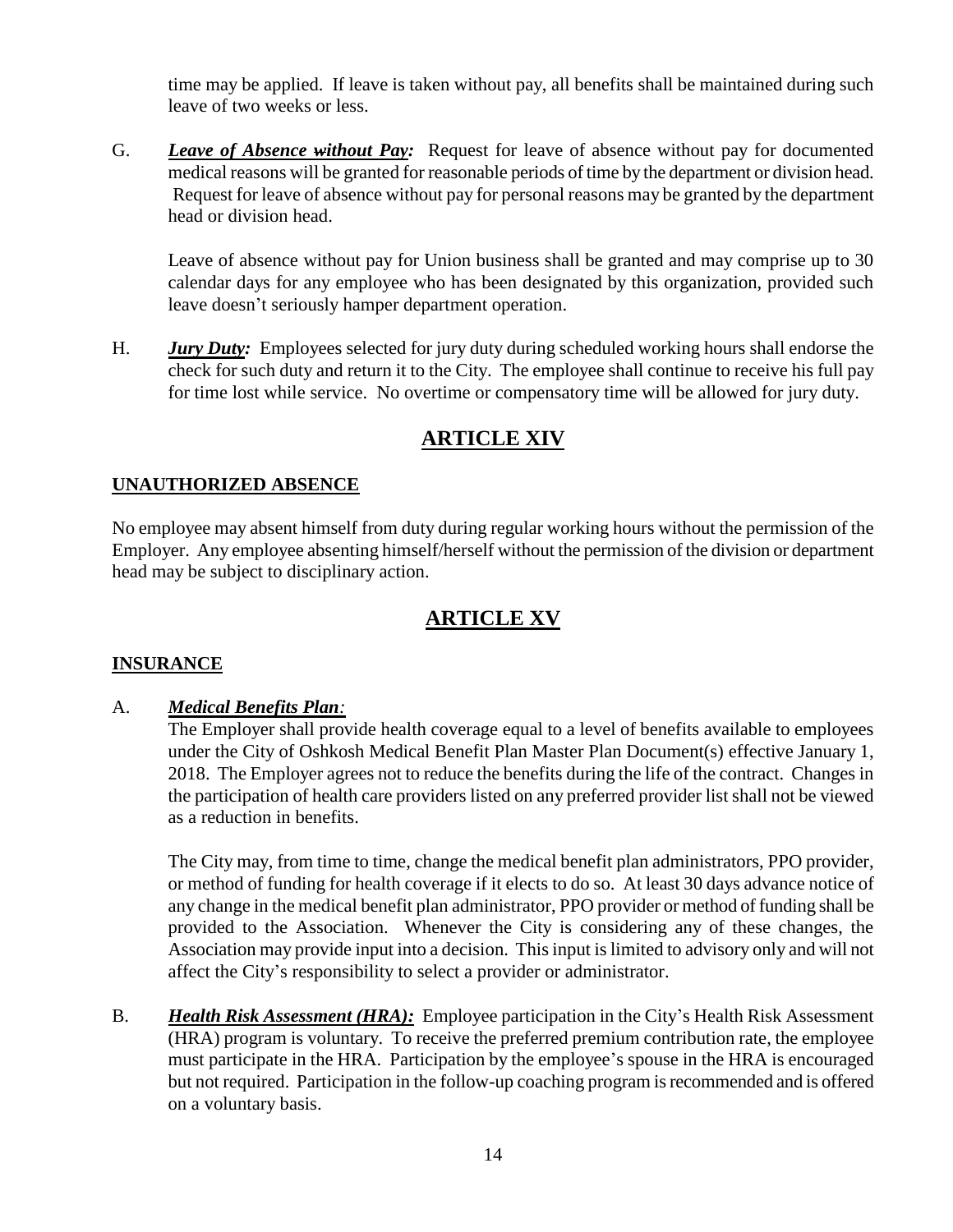The City reserves the right to offer an HRA and select the HRA administrator in its sole discretion. The City shall pay for the costs to provide the HRA. In the event the City elects to discontinue the HRA program, employees shall contribute the preferred employee health insurance rates.

The City shall not be entitled to nor shall it receive individual participant HRA reports or information. The information received by the City concerning the HRA or participants shall be limited to an aggregate summary report which does not include individually identifiable information.

#### C. *Health Insurance Employee Contributions:*

- 1. Employee Contribution **with HRA** Rate 12%
- 2. Employee contributions **without HRA** Rate 15%

Note: Health insurance premium contributions are actually made one month prior to the effective dates shown.

- D. *Dental Insurance:* Employees may participate in the dental plan at the same level of benefits and premium share as offered and provided to non-represented employees. Re-letter Life Insurance and ICI.
- E. *Life Insurance:* The Employer shall pay 100% of the premium of the State's Group Basic Life Insurance Policy. Other amounts of coverage for the employee, and spousal and dependent coverage shall be available to the employee at his/her own expense.
- F. *Income Continuation Insurance:* The City shall participate in the State's Group Income Continuation Insurance Program. The City will pay its employer's share.

# **ARTICLE XVI**

### <span id="page-14-0"></span>**SECTION 125 PLAN**

The City shall offer a Section 125 Plan as allowed by law. Employees will be allowed to contribute premium contributions, unreimbursed medical expenses, and dependent care expenses into the plan subject to the plan's rules and regulations.

# **ARTICLE XVII**

### **TERMINATION OF EMPLOYMENT**

The Employer shall pay all monies due employees upon the termination of employment and shall furnish such employee with a statement of employment if requested to do so by such employee, if the employee's record has been satisfactory.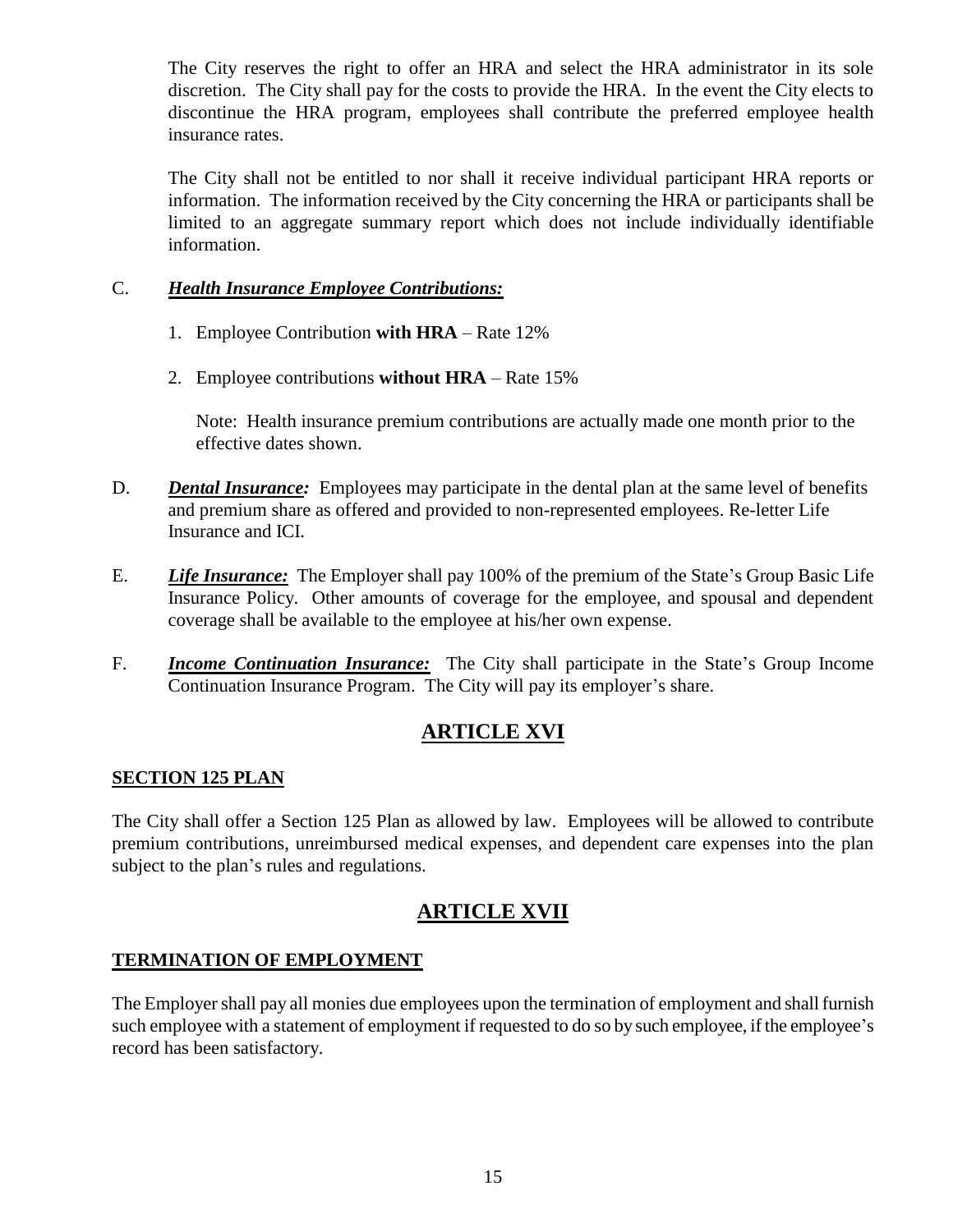# **ARTICLE XVIII**

### <span id="page-15-0"></span>**NEW JOBS - VACANCIES**

A vacancy shall be defined as a job opening not previously existing in the table of organization or a job opening created by termination, promotion or transfer of existing personnel when the job continues to exist in the table of organization. A steward may be present during interviews with employees seeking promotions, if requested by the employee.

All non-supervisory vacancies in the Transit Division shall be posted on the bulletin board of the Transit Division and such notice shall be posted five (5) working days before the vacancy is filled. The City may identify job classifications as "physically demanding" when such job classifications need to be filled through the job posting provisions in the Article. The City shall list the physical requirements of the job on the posting notice. Employees wanting such posted jobs shall sign the posted notice. The employee shall be selected on the basis of seniority, work record and qualifications. "Seniority" in the preceding list will be applied in the following order until an internal candidate is selected:

- 1. Continuous seniority earned within the division where the vacancy exists. If no internal candidate is selected then,
- 2. Continuous seniority earned within the department where the vacancy exists. If no internal candidate is selected then,

Candidates for positions identified as "physically demanding" will be evaluated by a third party medical professional to determine whether the candidate is qualified to perform the job requirements. In the event the employee does not pass the medical test, the employee shall not receive the transfer and the testing process will be repeated for the next candidate.

In the event an official training program has been conducted for a given position, successful completion of the course will be the qualifying factor for promotion. Said employee shall demonstrate his/her ability to perform the job posted within thirty (30) working days and if deemed qualified by the Employer shall be permanently assigned the job.

Should such employee not qualify or should the employee desire to return to his/her former job, he/she shall be reassigned to his/her former job without loss of seniority.

# **ARTICLE XIX**

#### **GRIEVANCE PROCEDURE**

Both the Union and the City recognize that grievances and complaints should be settled promptly and at the earliest stage and that the grievance process must be initiated within 10 work days of the incident or knowledge of the incident. A grievance shall be defined as a dispute which involves the interpretation, application or compliance of the provisions of this Agreement. The written grievance shall include the facts upon which the grievance is based, the articles alleged to be violated and the relief sought. The grievance shall be signed and dated by the grievant. All grievances which may arise shall be processed in the following manner: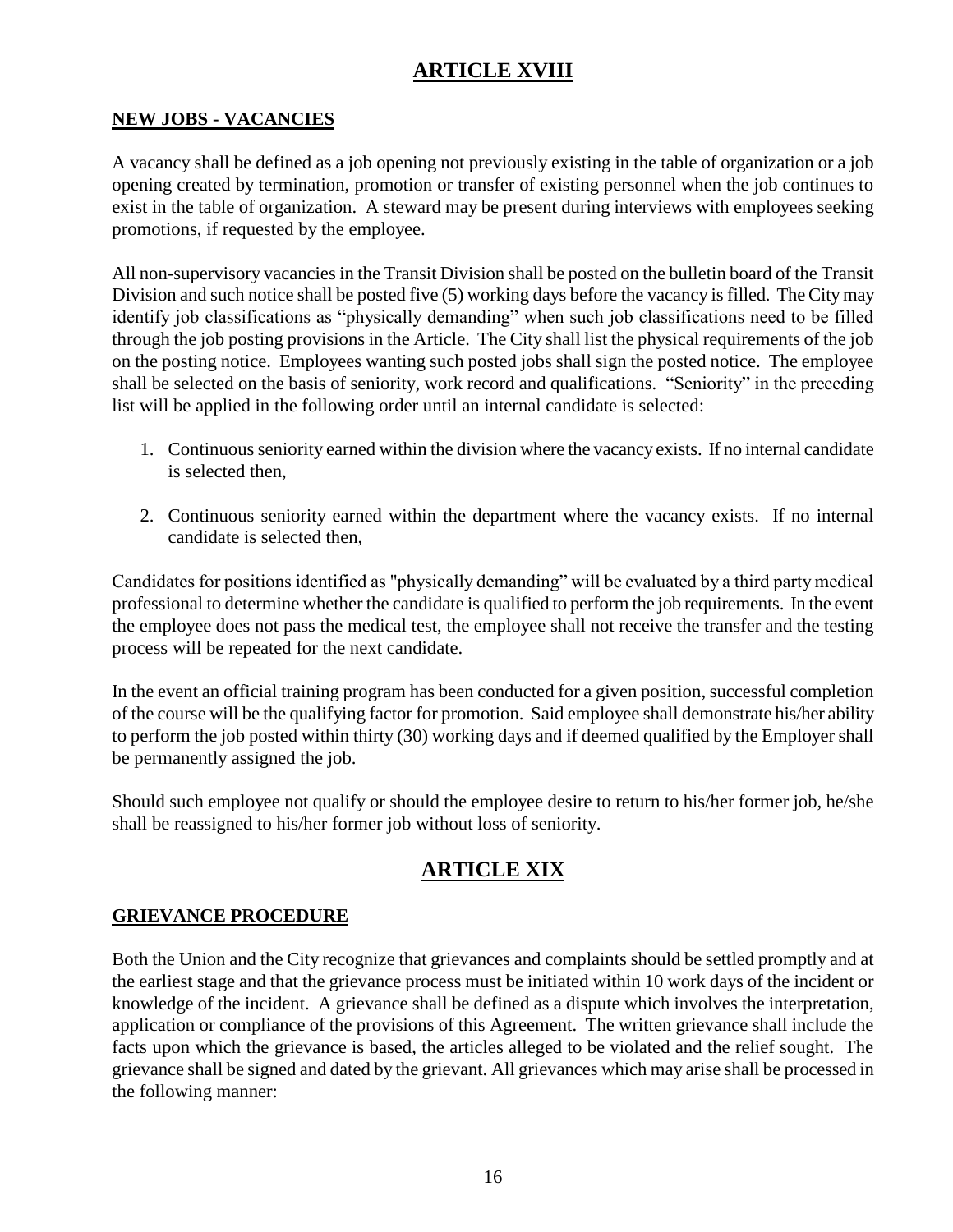- Step 1. The aggrieved employee shall present the grievance orally to his/her steward. The steward and/or the aggrieved shall attempt to resolve the grievance with the immediate supervisor, who may call higher level supervisors into the discussion. If it is not resolved at this level within five (5) work days, the grievance shall be processed as outlined in Step 2.
- Step 2. The grievance shall be presented in writing to the department head. The parties may schedule a meeting, at the department head's option, to discuss the grievance. If not resolved within five (5) working days at this level, the department head shall note his/her response on the grievance form and it shall be processed as outlined in Step 3.
- Step 3. The grievance shall be presented by letter to the City Manager. If it is not resolved at this level within ten (10) days, the City Manager shall note his statement on the grievance form and it shall be presented to the proper channels for processing as outlined in Step 4.
- Step 4. If a satisfactory settlement is not reached within five (5) working days of completion of Step 3, the grievance shall be submitted to arbitration, by notifying the Director of Administrative Services of its intent. The Union's executive board shall decide whether to submit the grievance to arbitration. Prior to filing for arbitration, but within 20 working days of the City Manager's response, the parties shall each select three (3) arbitrators from the Wisconsin Employment Relations Commission staff. From those six arbitrators, five names shall be drawn. The parties shall then proceed to alternately strike from that panel until an arbitrator is selected. The striking order shall be determined by a coin toss. Within 10 working days of the selection, the Union shall send a "Request for Grievance Arbitration" form to the WERC. The decision of the arbitrator shall be "final and binding" on both parties, however, he/she shall have no right to amend, modify, ignore, add to or delete the provisions of this Agreement. The decision of the arbitrator shall be based solely upon his interpretation of the express language of the Agreement. Expenses for the arbitrator's services and proceedings shall be borne equally by the Employer and Union but each shall be responsible for compensating its own representatives and witnesses except that the grievant and four (4) employees shall receive their regular rate of pay for any scheduled time lost. If a grievance is not presented within the time limits set forth above, it shall be considered waived. If the City does not answer a grievance within the specified time limits, the Union may appeal the grievance to the next step. Time limits in each step may be extended by mutual written agreement between the parties.

All grievances and solution shall be put in writing and presented to the personnel office.

Pay owed an employee dating from a disciplinary action involving pay (e.g. suspension, demotion, termination) shall be reinstated from the date of such disciplinary action if such action is not sustained through processing of a grievance.

General: Any employee may process his/her grievance as above outlined but the Union shall have the right to be present and act in support of its position in the matter of the grievance.

Any employee shall have the right to the presence of a steward when his/her work performance or conduct or other matter affecting his/her status as an employee is subject of discussion for the record.

The Union shall determine the composition of the Grievance Committee of the Union.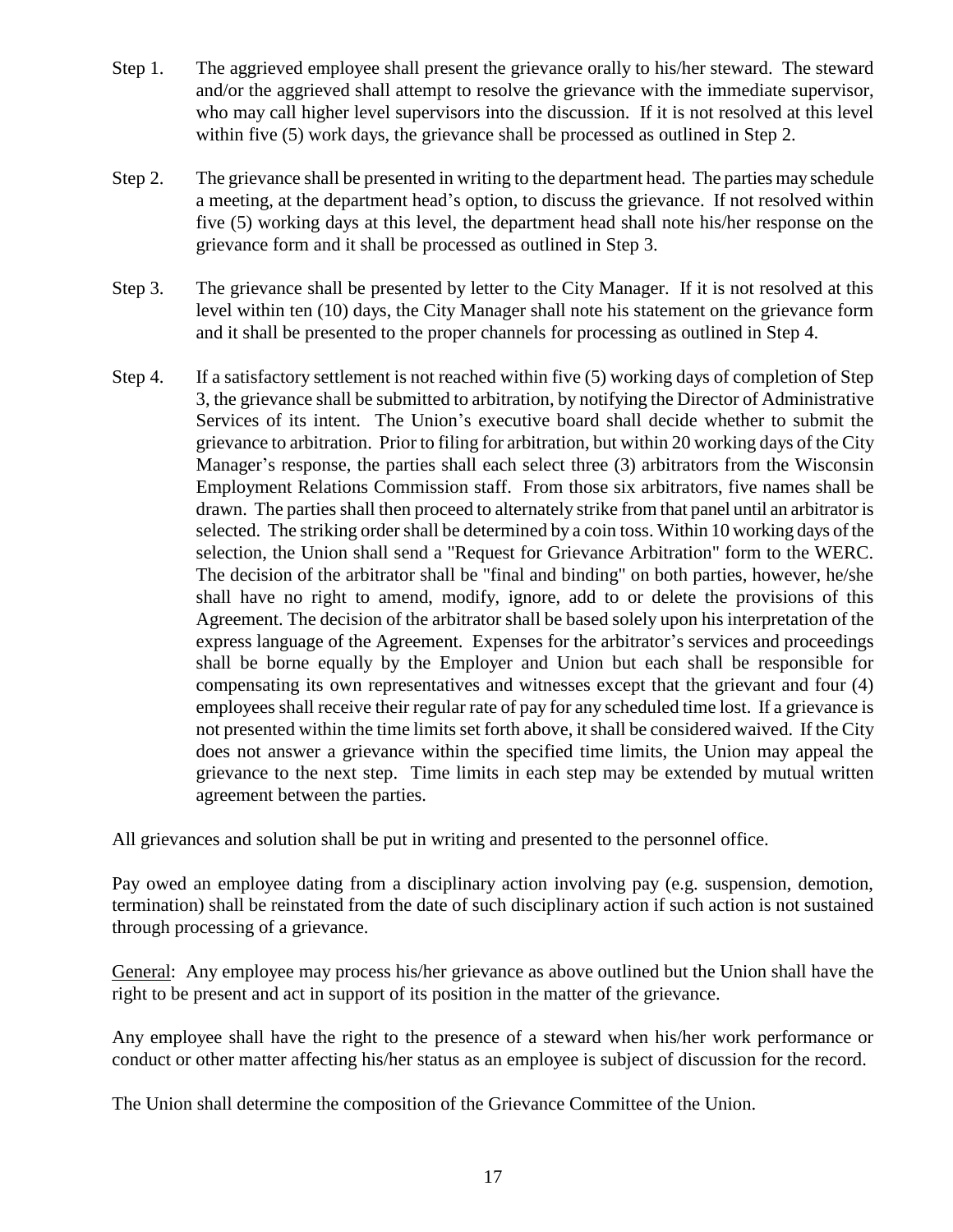# **ARTICLE XX**

#### <span id="page-17-0"></span>**DUES DEDUCTIONS**

The Union, as the exclusive representative of all the employees in the bargaining unit, will represent all such employees, Union and non-union fairly and equally, and all employees in the unit will be required to pay, as provided in this article, their proportionate share of the costs of representation by the Union. No employee shall be required to join the Union, but membership in the Union shall be made available to all employees who apply consistent with the Union constitution and by-laws. No employee shall be denied Union membership because of race, creed, color or sex.

The Employer agrees that it will deduct from the monthly earnings of all employees in the collective bargaining unit the monthly dues certified by the Union as the current dues uniformly required of all members, and pay said amount to the treasurer of the Union on or before the end of the month in which such deduction was made.

Changes in the amount of dues to be deducted shall be certified by the Union 30 days before the effective date of the change.

As to new employees, such deduction shall be made from the first paycheck following the first (1st) day of completion of their probationary period.

The Union and Wisconsin Council 40, AFSCME, AFL-CIO, do hereby indemnify and shall save the City harmless against any and all claims, demands, suits, or other forms of liability including court costs that shall arise out of or by reason of action taken, or not taken, by the City which City action or non-action is in compliance with this agreement, and in reliance on any lists or certificates which have been furnished to the City pursuant to this Article, provided that the defense of any such claims, demands, suits, or other forms of liability shall be under the control of the Union and its attorneys. However, nothing in this section shall be interpreted to preclude the City from participating in any legal proceedings challenging the application or interpretation of this Article through representatives of its own choosing and at its own expense.

# **ARTICLE XXI**

### <span id="page-17-1"></span>**WAIVER OF RIGHTS**

Neither party to this Agreement by such act at the time hereof or subsequent hereto agrees to and does waive any rights possessed by it or them under our state and federal laws, regulations or statutes.

In the event any clause or portion of this Agreement is in conflict with the statutes of the State of Wisconsin governing municipalities or other statutes such clause or portion of the Agreement shall be declared invalid and negotiations shall be instituted to adjust the invalidated clause or portion thereof.

### **ARTICLE XXII**

#### <span id="page-17-2"></span>**UNION BULLETIN BOARD**

The Union is hereby granted permission to post notices, announcements, and other legitimate material on the bulletin board of the premises.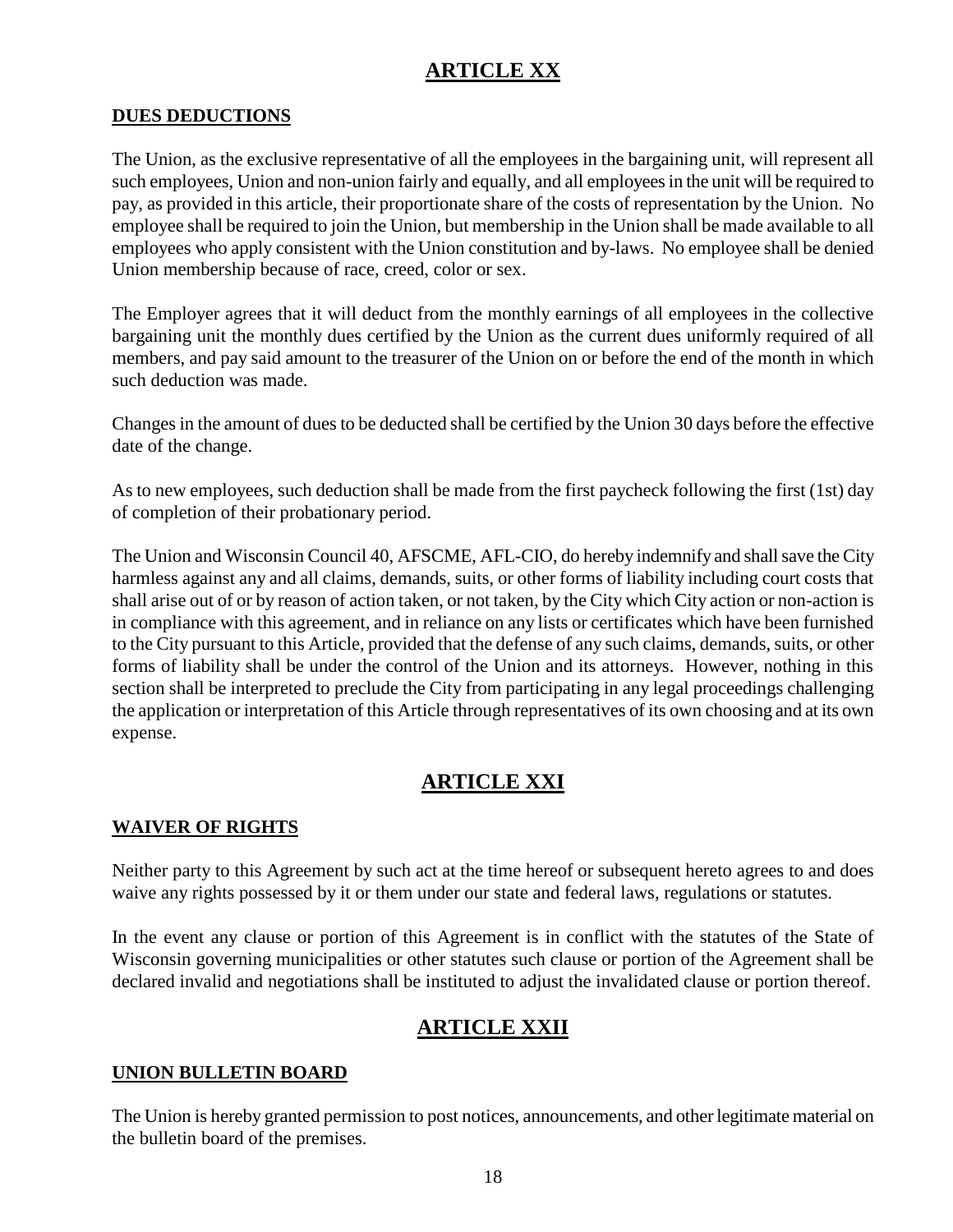# **ARTICLE XXIII**

### <span id="page-18-0"></span>**REOPENER**

During the course of the contract year any article of this Agreement may be opened for negotiations by mutual consent of both parties to this Agreement; negotiations under this article shall be restricted to that article stated in the request for discussion.

# **ARTICLE XXIV**

### <span id="page-18-1"></span>**WISCONSIN RETIREMENT SYSTEM**

The City and employee shall each contribute 50% of the actuarially required contribution to WRS as determined by the Employee Trust Funds (ETF).

### **ARTICLE XXV**

### <span id="page-18-2"></span>**MISCELLANEOUS ALLOWANCES**

- A. *Meal Allowance:* In the event an employee accepts or is forced to work an extension of his/her route of three (3) hours or more beyond his/her regularly scheduled shift on the same day, he/she shall receive a meal allowance of \$5.00.
- B**.** *Tool Replacement:* The Employer will provide a tool allowance of up to \$400 annually for replacement of tools broken (not lost tools) resulting from work performed by mechanics in transit. Mechanics will be required to present the broken tool to their supervisor so he/she can authorize reimbursement.

# **ARTICLE XXVI**

#### <span id="page-18-3"></span>**LONGEVITY PLAN**

A. The following longevity plan is in effect:

\$2.77 bi-weekly after 5 years of service. \$5.54 bi-weekly after 10 years of service. \$9.23 bi-weekly after 15 years of service. \$12.92 bi-weekly after 20 years of service.

- B. After January 1, 2004, no employee shall receive longevity pay at five years unless he/she is receiving it as of December 31, 2003. Employees who have attained 10-14 years of employment shall receive \$500 payable the first pay period of the calendar year. Employees who have attained 15-19 years of employment shall receive \$750 payable the first pay period of the calendar year. Employees who have attained 20 and over years of employment shall receive \$1,000 payable the first pay period of the calendar year. Those employees reaching their 10th, 15th, and 20th year of service shall earn their longevity for that year on a prorated basis.
- C. Grandfathering clause: Employees with five (5) to (10) years of service as of January 1, 2004, shall continue to receive longevity as shown in paragraph A; however, once reaching the tenth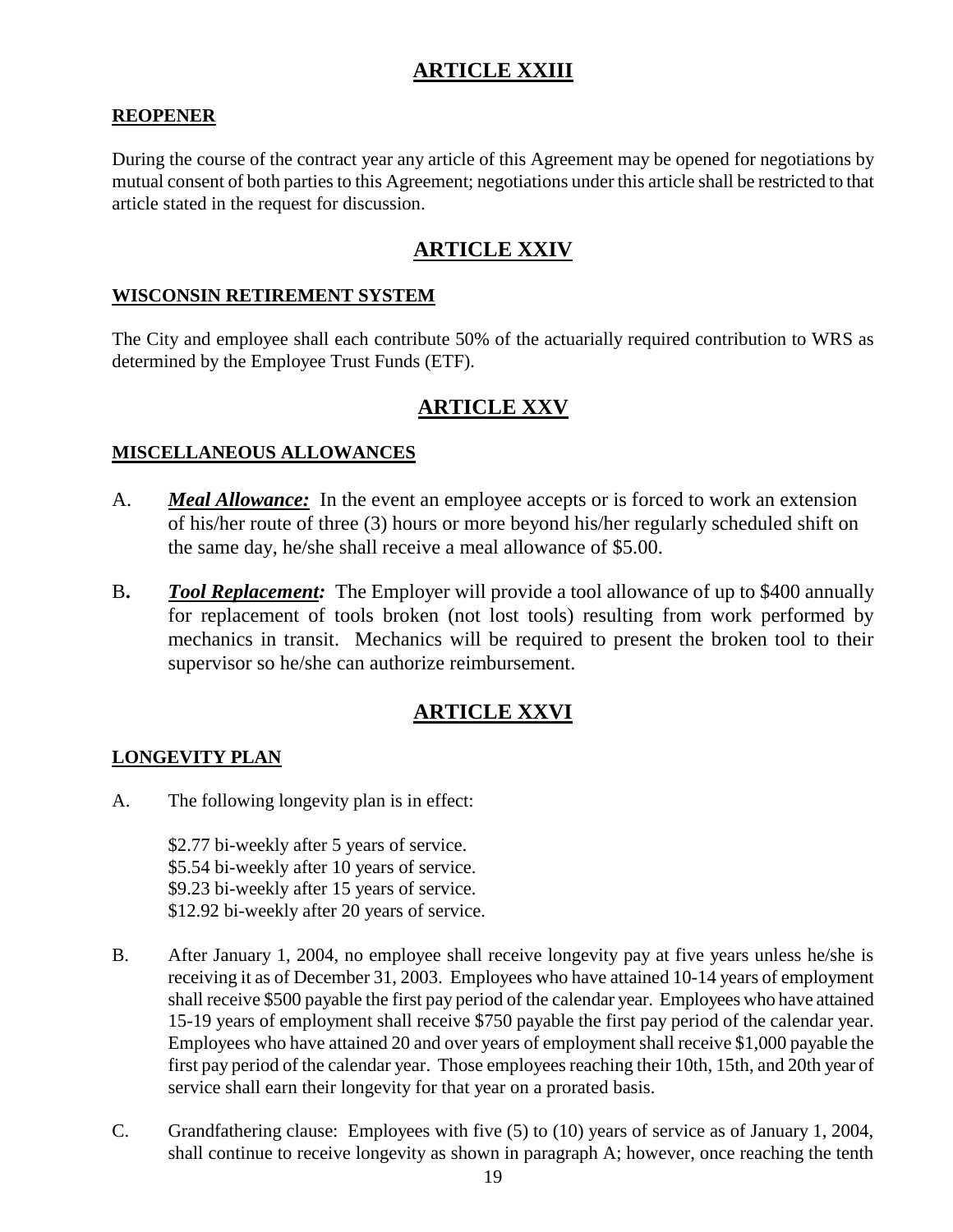year of service, employees shall receive payments as indicated in paragraph B above and shall no longer receive longevity as shown in paragraph A. Employees with ten (10) to fifteen (15) years of service as of January 1, 2004, shall continue to receive longevity as shown in paragraph A; however, once reaching the fifteenth year of service, employees shall receive payments as indicated in paragraph B above and shall no longer receive longevity as shown in paragraph A. Employees with fifteen (15) to twenty (20) years of service as of January 1, 2004, shall continue to receive longevity as shown in paragraph A; however, once reaching the twentieth year of service, employees shall receive payments as indicated in paragraph B above and shall no longer receive longevity as shown in the paragraph A. Employees who have attained twenty (20) or more years of service as of January 1, 2004, shall continue to receive longevity as shown in paragraph A and the payment as indicated in paragraph B above. Those employees reaching their 10th, 15th and 20th year of service shall earn their longevity for that year on a prorated basis.

### **ARTICLE XXVII**

#### <span id="page-19-0"></span>**MAINTENANCE OF BENEFITS**

The City will not change any benefit or condition of employment, which is mandatorily bargainable except by mutual agreement with the Union.

### **ARTICLE XXVIII**

#### <span id="page-19-1"></span>**13C AGREEMENT**

The parties hereto recognize that they have heretofore entered into a 13C Agreement as required by the U.S. Department of Labor for transit employees and that said agreement will remain in force together with the provisions of this Contract.

### **ARTICLE XXIX**

#### <span id="page-19-2"></span>**STRIKES AND LOCKOUTS**

The Union agrees that there shall be no picketing, strikes, sympathetic strikes, or sit-downs for any reason whatsoever, or any other work interruption or interference with the affairs of the City of Oshkosh during the term of this Agreement, by any officers or members. The City of Oshkosh agrees that there shall be no lockout during the life of the Agreement, it being the mutual desire of the parties to provide for uninterrupted and continuous service. At no time shall employees be required, as a condition of employment, to cross legal picket lines or act as a strikebreaker, when in the opinion of the employee, there is a present danger to the employee's safety. Proven participation by employees in the action prohibited by the above shall be basis for disciplinary action, including discharge.

# **ARTICLE XXX**

#### **WORKER'S COMPENSATION**

No sick leave, injury leave or temporary disability benefits shall be payable to any employee injured while in the employ of an employer other than the City of Oshkosh if the employee is eligible for worker's compensation with the other employer.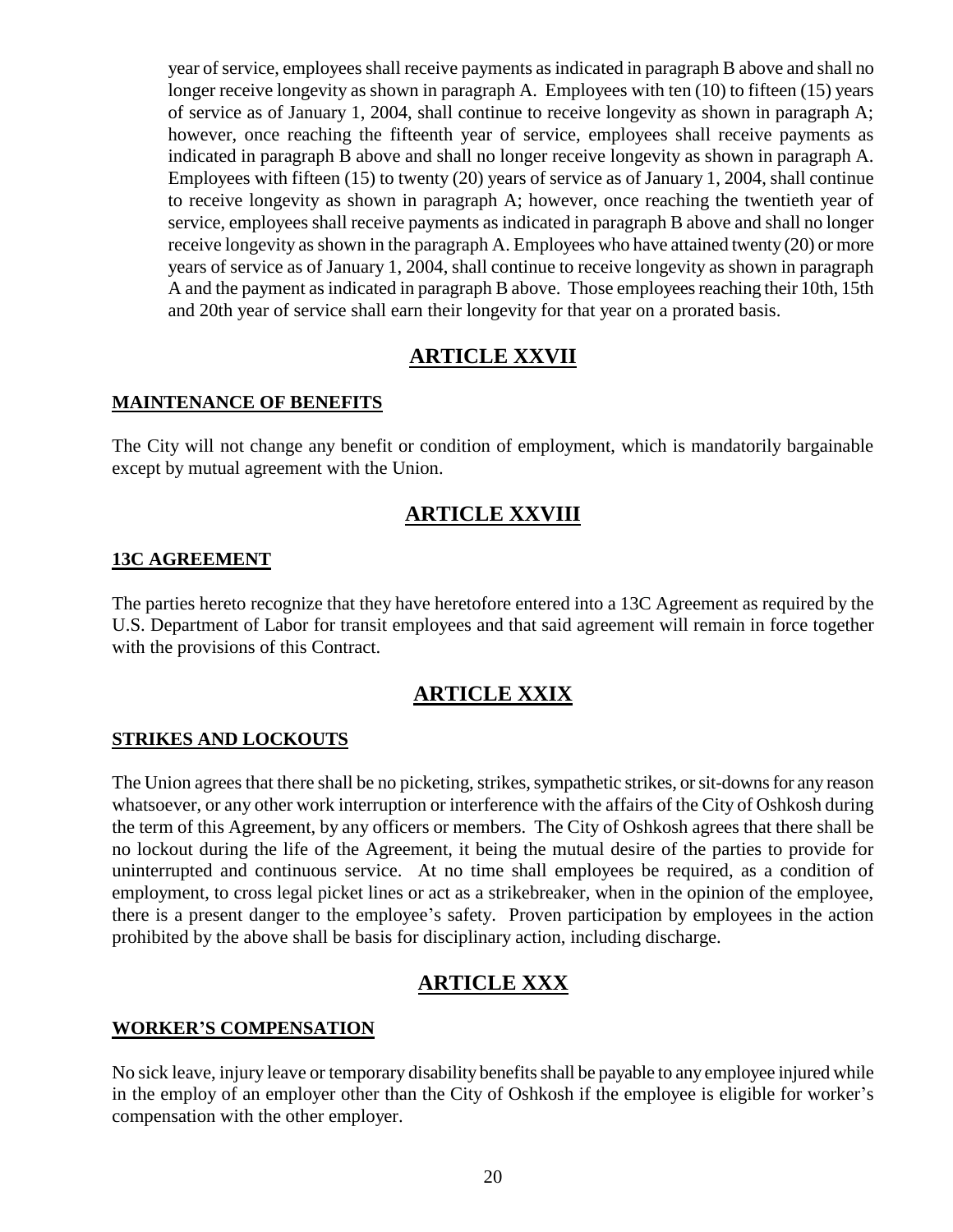The following policy, regarding the contribution and/or accumulation of fringe benefits will apply to employees of the City of Oshkosh during such period of time the employee is receiving Worker's Compensation while on temporary disability:

- l. Seniority shall continue to accrue.
- 2. Longevity shall continue to accrue.
- 3. The Employer shall continue to pay that portion of the hospital and surgical insurance premium, as provided for all employees in the collective bargaining Agreement.
- 4. The Employer shall continue to pay that portion of the life insurance premium as provided for all employees in the collective bargaining Agreement.
- 5. The employee may use sick leave, vacation or holiday in equal proportion to the difference between his/her regular wages and the amount of Worker's Compensation (currently one-third (1/3) day sick leave per day) at the employee's option.
- 6. In cases of extended disability, vacation, holiday and sick leave benefits will continue to accrue during the first six (6) consecutive months of disability or until such time as the employee's only income from the City of Oshkosh is Worker's Compensation; whichever is longer.
- 7. The employee shall notify the Director of Administrative Services of his intent to use vacation, holiday and/or sick leave benefits in lieu of Worker's Compensation.
- 8. The Director of Administrative Services shall notify the employee in writing when all vacation, holiday and sick leave benefits have been exhausted during the period of disability.
- 9. Employees receiving Worker's Compensation prior to April 1, 1975 will not be subject to the restrictions of this policy.

# **ARTICLE XXXI**

### **CLOTHING ALLOWANCE**

- A. *Uniforms:* The City shall pay the full cost of required uniforms for transit operators, operatorlaborer, mechanics, and shop laborer. Employees shall be reimbursed by the Employer for the cost of City required and approved high visibility winter jackets, winter coveralls and other outerwear including hats, gloves, boots, rain jackets and rain pants up to \$150 annually, for Mechanics, Shop Laborer, Operator/Laborer and Transit Operator/Sign, subject to supervisory approval.
- B. *Safety / Footwear Allowance:* Employees shall be reimbursed by the Employer for the cost of City-required footwear up to \$50 per year or City-required safety-toed footwear up to \$100 per year.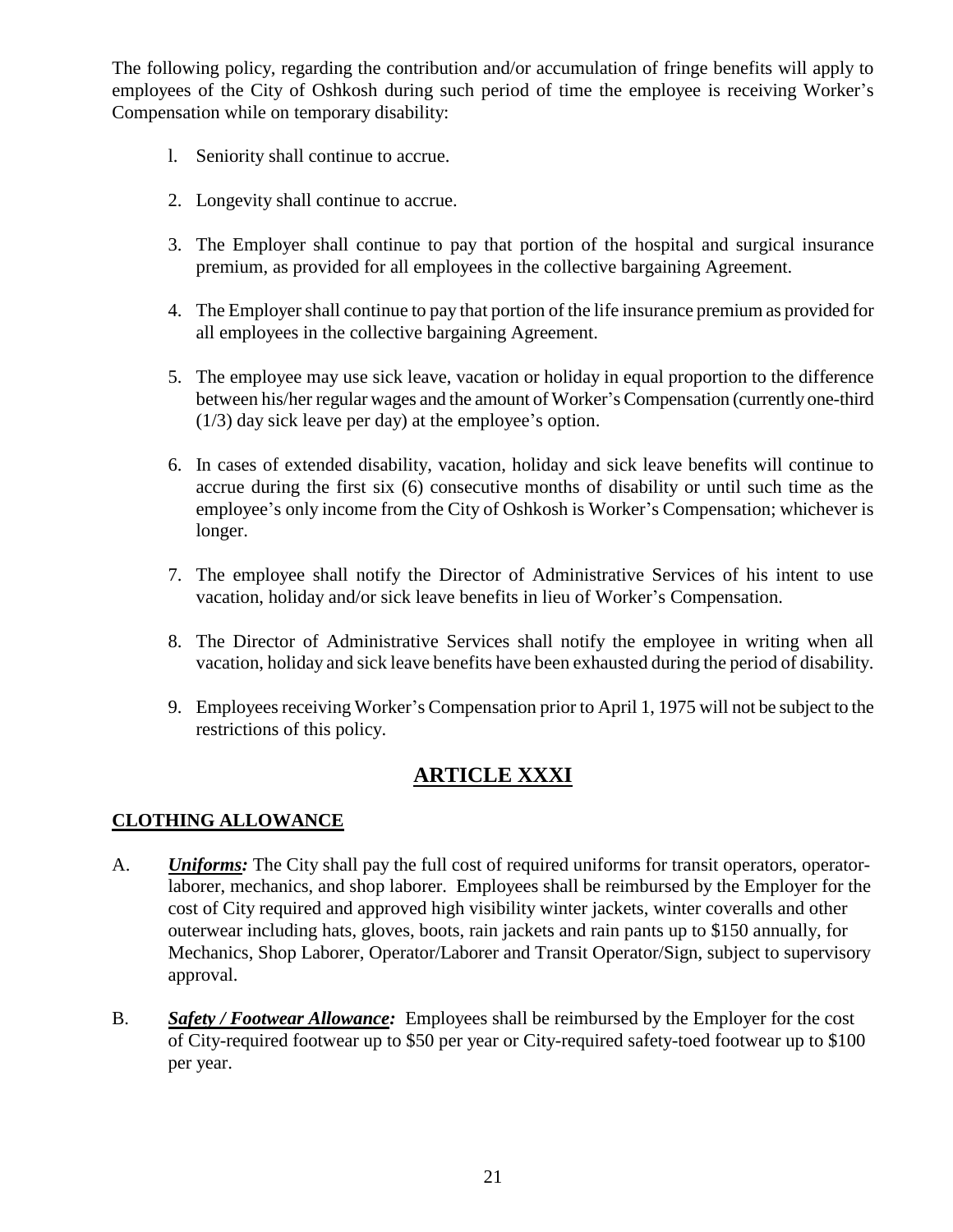# **ARTICLE XXXII**

### **COMMERCIAL DRIVER'S LICENSE**

The Employer shall notify the Union of all positions which will be required to have a Commercial Driver's License and the specific endorsements required for each position. The City will reimburse employees up to \$74.00 for the cost of maintaining a CDL that is required by the City for the employee's current position.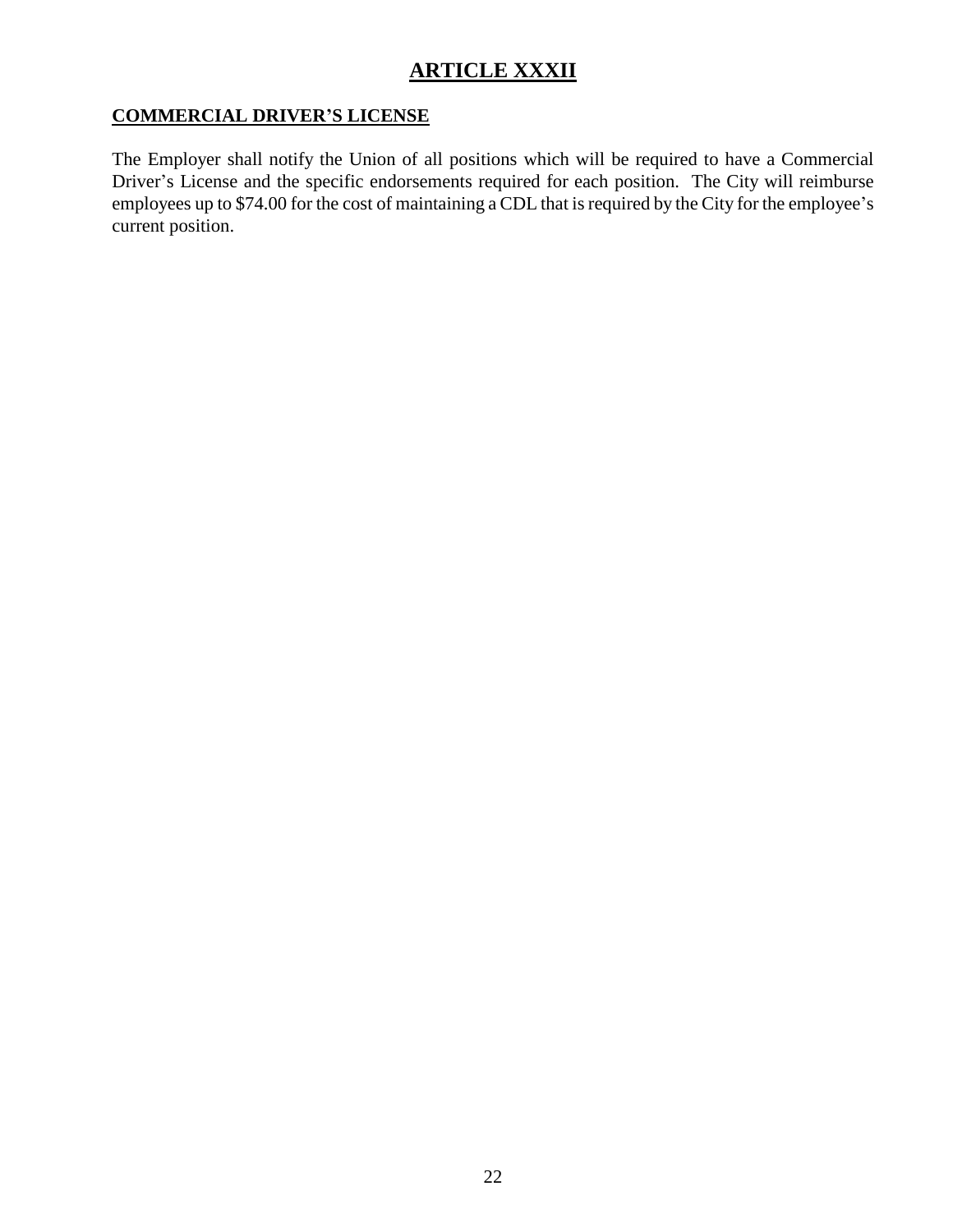### **ARTICLE XXXIII**

#### **DURATION**

This Agreement shall be effective on January 1, 2021, and shall remain in full force and effect until and including December 31, 2023, and shall be automatically renewed from year to year unless negotiations are instituted by September 1. Proposals shall be exchanged by September 15.

IN WITNESS WHEREOF, the parties hereto have executed this Agreement on this  $\frac{1}{2}$ <sup>th</sup> day of  $F$ 

**CITY OF OSHKOSH** 

Mark A Manager

Pamela R. Ubrig, City Clerk

I hereby certify that the necessary provisions have been made to pay the liability, which will accrue

under this contrat City Comptroller

OSHKOSH CITY EMPLOYEES UNION, LOCAL 796, AMERICAN FEDERATION OF STATE, AND MUNICIPAL EMPLOYEES. COUNZ

Local 796, President

Local fetary

AFSCME, Representativ

Approv ynn AlLorenson, City Attorney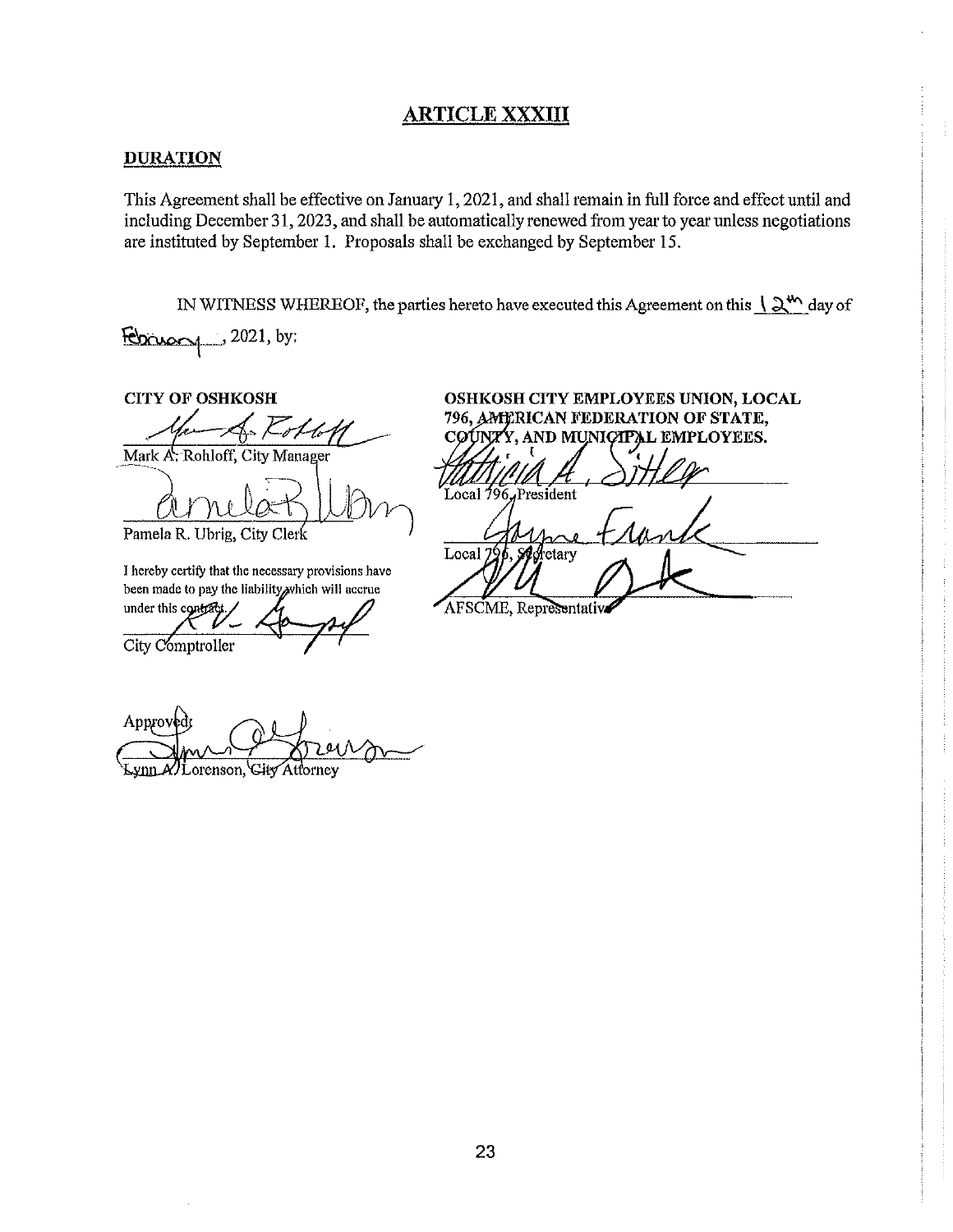#### **APPENDIX A**

# **OSHKOSH CITY EMPLOYEE UNION, TRANSIT DIVISION LOCAL 796, AFSCME, AFL-CIO**

**Rates Effective on the first payperiod that includes January 1, 2021 (2%)**

| <b>CLASS</b>                    | <b>RNG</b>   | <b>FREQ</b> | <b>SPAN</b> |      | A       | B       | $\mathbf C$ | D       | E       |
|---------------------------------|--------------|-------------|-------------|------|---------|---------|-------------|---------|---------|
| <b>Transit Operator</b>         | $\mathbf{1}$ | 6 mo.       | 1yr.        | Hr.  | 25.03   | 25.46   | 25.89       |         |         |
| <b>Transit Operator/Laborer</b> |              |             |             | Biw. | 2002.47 | 2036.87 | 2071.23     |         |         |
| <b>Transit Operator/Sign</b>    |              |             |             | Mo.  | 4338.68 | 4413.21 | 4487.66     |         |         |
| Shop Laborer                    | 2            | 6 mo.       | 1yr.        | Hr.  | 25.32   | 25.79   | 26.18       |         |         |
|                                 |              |             |             | Biw. | 2025.76 | 2063.51 | 2094.56     |         |         |
|                                 |              |             |             | Mo.  | 4389.14 | 4470.93 | 4538.21     |         |         |
| <b>Transit Mechanic</b>         |              | 3 1 yr.     | 4yr.        | Hr.  | 27.01   | 27.44   | 27.91       | 28.44   | 28.99   |
|                                 |              |             |             | Biw. | 2161.13 | 2195.51 | 2233.23     | 2275.39 | 2319.78 |
|                                 |              |             |             | Mo.  | 4682.44 | 4756.93 | 4838.66     | 4930.01 | 5026.19 |
| Lead Mechanic-Transit           | 4            | 1 yr.       | 4yr.        | Hr.  | 27.44   | 27.91   | 28.44       | 28.99   | 29.56   |
|                                 |              |             |             | Biw. | 2195.51 | 2233.23 | 2275.39     | 2319.74 | 2365.23 |
|                                 |              |             |             | Mo.  | 4756.93 | 4838.66 | 4930.01     | 5026.10 | 5124.66 |

### **OSHKOSH CITY EMPLOYEE UNION, TRANSIT DIVISION LOCAL 796, AFSCME, AFL-CIO**

**Rates Effective on the first payperiod that includes January 1, 2022 (1.5%)**

| <b>CLASS</b>                    | <b>RNG</b>   | <b>FREQ</b> | <b>SPAN</b> |      | $\mathbf A$ | $\bf{B}$ | $\mathbf C$ | D       | E       |
|---------------------------------|--------------|-------------|-------------|------|-------------|----------|-------------|---------|---------|
| <b>Transit Operator</b>         | $\mathbf{1}$ | 6 mo.       | 1yr.        | Hr.  | 25.40       | 25.84    | 26.27       |         |         |
| <b>Transit Operator/Laborer</b> |              |             |             | Biw. | 2032.51     | 2067.42  | 2102.30     |         |         |
| Transit Operator/Sign           |              |             |             | Mo.  | 4403.77     | 4479.41  | 4554.98     |         |         |
| Shop Laborer                    | 2            | 6 mo.       | 1yr.        | Hr.  | 25.70       | 26.18    | 26.57       |         |         |
|                                 |              |             |             | Biw. | 2056.15     | 2094.46  | 2125.98     |         |         |
|                                 |              |             |             | Mo.  | 4454.99     | 4537.99  | 4606.29     |         |         |
| <b>Transit Mechanic</b>         | 3            | 1 yr.       | 4yr.        | Hr.  | 27.41       | 27.85    | 28.33       | 28.86   | 29.43   |
|                                 |              |             |             | Biw. | 2193.55     | 2228.44  | 2266.73     | 2309.52 | 2354.58 |
|                                 |              |             |             | Mo.  | 4752.69     | 4828.28  | 4911.24     | 5003.96 | 5101.59 |
| Lead Mechanic-Transit           | 4            | 1 yr.       | 4yr.        | Hr.  | 27.85       | 28.33    | 28.86       | 29.43   | 30.00   |
|                                 |              |             |             | Biw. | 2228.44     | 2266.73  | 2309.52     | 2354.54 | 2400.71 |
|                                 |              |             |             | Mo.  | 4828.28     | 4911.24  | 5003.96     | 5101.50 | 5201.53 |